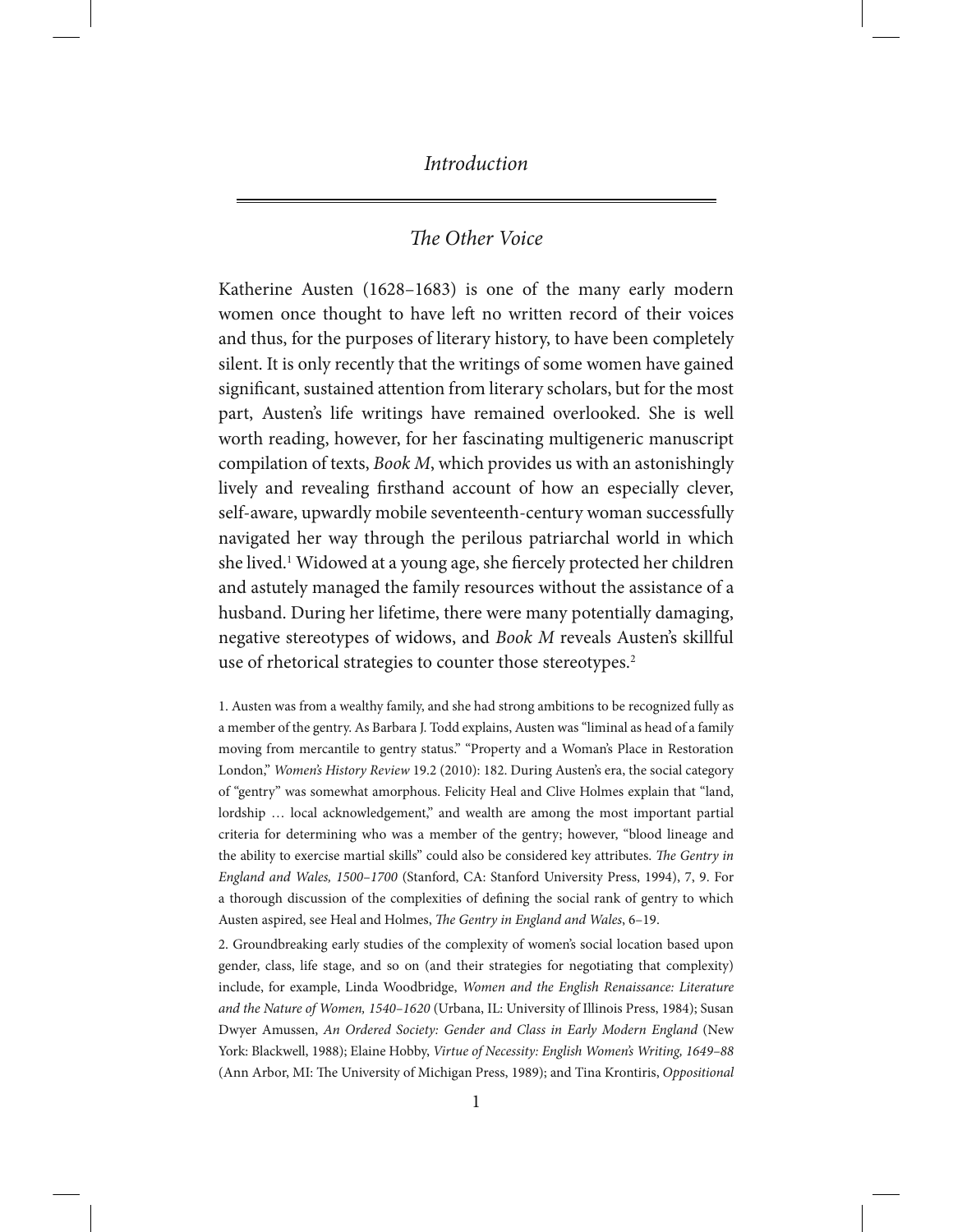While Austen confronted personal challenges particular to her widowhood, she also lived through the dramatic upheavals of England's civil wars, its commonwealth and protectorate, the restoration of the monarchy in 1660, a deadly outbreak of plague in 1665, and the Fire of London in 1666, which left its indelible mark upon Austen's life by burning down buildings she owned.<sup>3</sup> She not only connects these important historical events to her own life and to family members in *Book M*, but she also vividly relates wide-ranging anecdotes and opinions—her own and other people's—about the rich and (in)famous, queens and emperors, poets and prophets, friends and foes.

Austen's *Book M* serves as a particularly rich resource not only for understanding the writer herself but also for understanding early modern English women's writing more broadly. It is a collection of texts in diverse genres, on many topics, woven together by Austen as a means through which to understand, to negotiate, and to voice her view of her world—from her immediate family to the business of the nation. *Book M* includes Austen's spiritual meditations, sermon notes, financial records, letters, personal essays, and more than thirty occasional and religious lyric poems, including elegies and country house verse. She wrote and compiled her book primarily between 1664 and 1666, but it has entries dated as late as 1682, which suggests she returned to it periodically—reading, editing, and amending it.

Austen represents that "other voice" of early modern women who expressed their thoughts and feelings in manuscript rather than print; her voice has been here all along, waiting, and she has much to tell us.

# *Life and Writings*

The daughter of a successful mercantile family, Katherine Austen was born to Robert Wilson, a draper, and Katherine Rudd in the parish of St. Mary Colechurch, London, in 1628, and she died in 1683, having

*Voices: Women as Writers and Translators of Literature in the English Renaissance* (New York: Routledge, 1992).

<sup>3.</sup> On Austen's Blackfriars properties, see Todd, "Property and a Woman's Place," 186–87.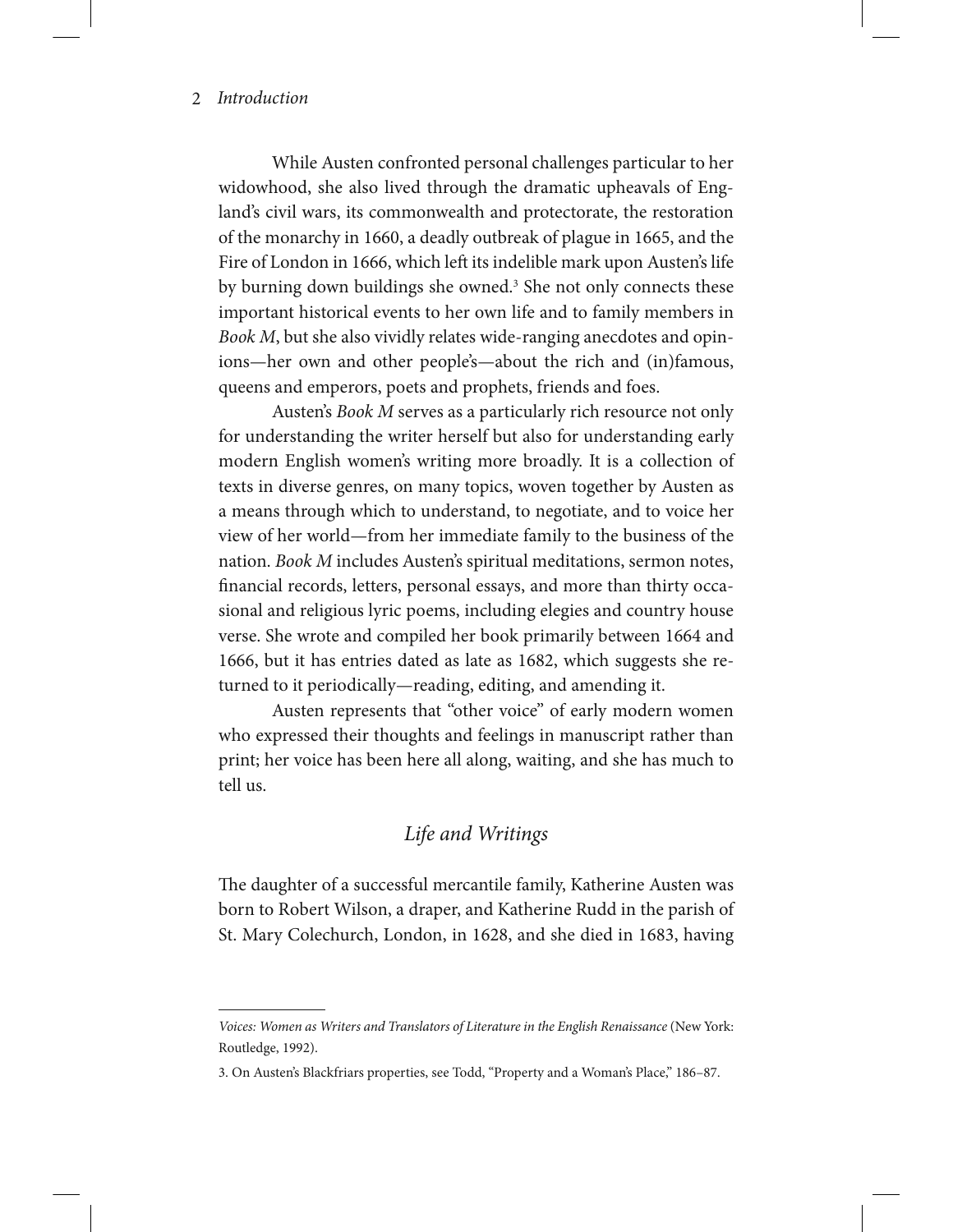spent much of her life in Hoxton, Middlesex, northeast of London.<sup>4</sup> She married Thomas Austen in 1645, when she was a teenager, but Thomas died in 1658, leaving her a young widow and single mother of three. The fact of her widowhood—a status she maintained for the rest of her life—is important because it gave her more independence than a wife would typically have and because it required her to protect herself and her children legally and economically. According to the common law doctrine of coverture, a married woman was eclipsed economically and legally by her husband. In the absence of marriage settlements specifying otherwise, whatever a woman owned before marriage theoretically became her husband's. According to coverture, a wife could not own property, and she could not sue or be sued.<sup>5</sup> However, when a woman became a widow, like Austen, she regained an independent economic and legal identity, which she could use to defend herself and her family. Austen's *Book M* thus provides us with vital, rare insights into how a young, urban early modern widow and

4. My sources for Austen's biographical information include Katherine Austen, *Book M* (British Library, Additional Manuscript 4454); Barbara J. Todd, " 'I Do No Injury by Not Loving': Katherine Austen, a Young Widow of London," in *Women and History: Voices of Early Modern England*, ed. Valerie Firth (Toronto: Coach House Press, 1995), 207–11; Barbara J. Todd, "Property and a Woman's Place," 181–200; and Barbara J. Todd, "The Remarrying Widow: A Stereotype Reconsidered," in *Women in English Society, 1500–1800*, ed. Mary Prior (New York: Methuen, 1985), 76–77; Sarah Ross, " 'And Trophes of His Praises Make': Providence and Poetry in Katherine Austen's *Book M*, 1664–1668," in *Early Modern Women's Manuscript Writing: Selected Papers from the Trinity/Trent Colloquium*, ed. Victoria E. Burke and Jonathan Gibson (Burlington, VT: Ashgate, 2004), 182–83; and in her introduction to *Katherine Austen's Book M*, Medieval and Renaissance Texts and Studies, vol. 409 (Tempe, AZ: Arizona Center for Medieval and Renaissance Studies, 2011), 6–15; and Jane Stevenson and Peter Davidson, eds., *Early Modern Women Poets: An Anthology* (New York: Oxford University Press, 2001), 313–14.

5. For more on coverture, see Amy Louise Erickson, *Women and Property in Early Modern England* (New York: Routledge, 2002), 24; Sara Mendelson and Patricia Crawford, *Women in Early Modern England, 1550–1720* (Oxford: Clarendon Press, 1998), 37–38; Lynne A. Greenberg's introductory note to *Legal Treatises*, vol. 1, *The Early Modern Englishwoman: A Facsimile Library of Essential Works, Series III, Essential Works for the Study of Early Modern Women: Part I*, ed. Betty S. Travitsky and Anne Lake Prescott (Aldershot, UK: Ashgate, 2005), xxiii–xxvii; and Tim Stretton, *Women Waging Law in Elizabethan England* (New York: Cambridge University Press, 1998), 129–35.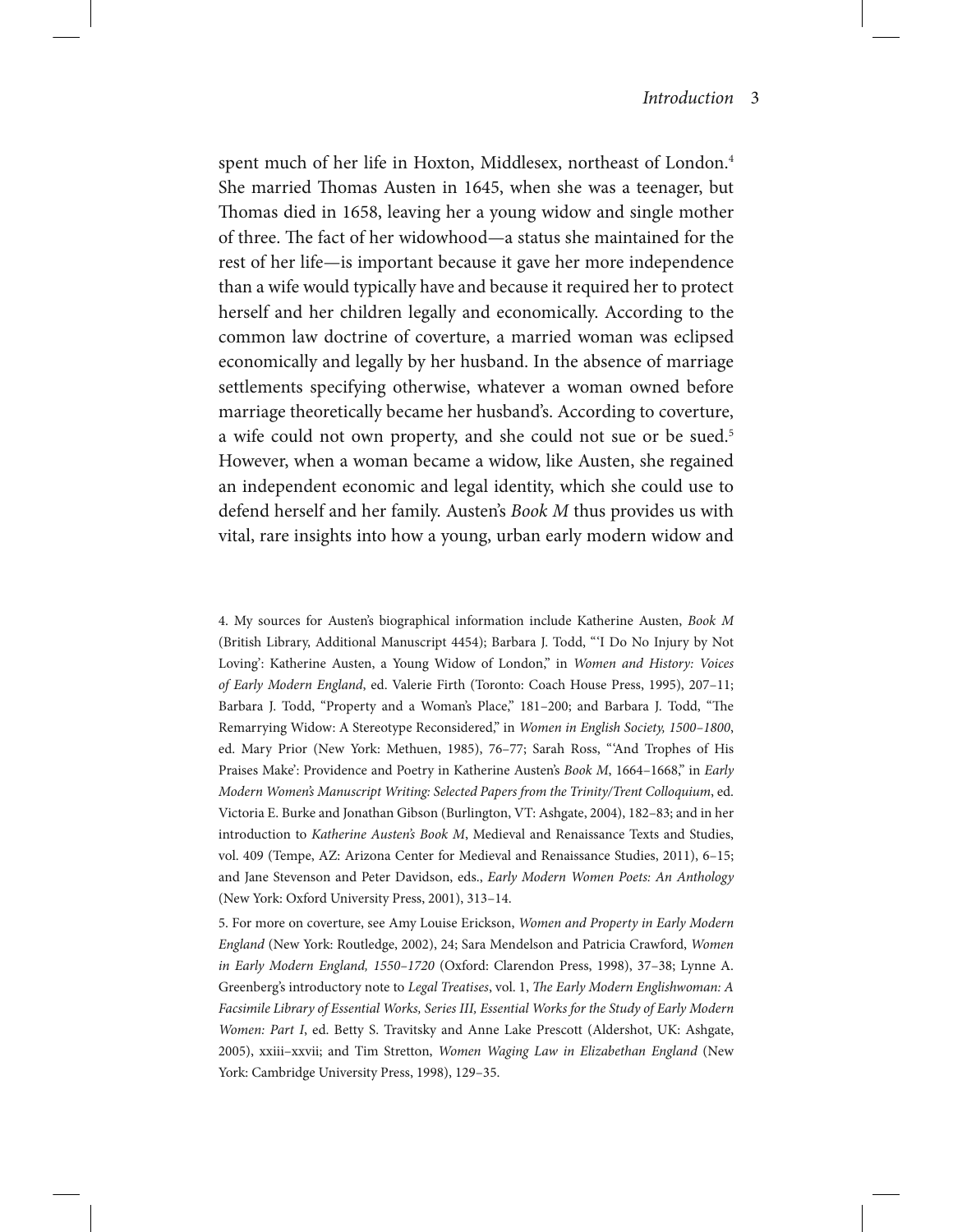mother exercised her freedoms as a newly single woman by acting independently as the head of her family.

As a dedicated single mother, she managed the education of her children, sending Thomas to Oxford and Robert to school and teaching Anne herself at home. She seems to have kept Anne close at hand and encouraged her daughter's interest in learning how to manage the household. As she notes affectionately, "My Nancy is busy and inquisitive into all things of housewifery—to be informed and to learn—and every country affair delights in, which I am very well pleased to see" (186 below). She also wrote letters to all three children, individually and collectively, instructing them about life. Her maternal advice includes warning them not to take for granted a large inheritance and explaining how the maintenance of real estate can become a dangerous economic drain. In one letter addressed to all of them, for example, she first details a case of estate inheritance within their extended family and then concludes that "if he had not left him anything, it would been better" (98 below).

Austen certainly knew a great deal about finances, since she single-handedly oversaw the family's interests. She made loans within her local community and to family; she bought and developed real estate, including building rental houses; she invested in the East India Company; and she hired lawyers and personally attended hearings of a committee at parliament in an effort to secure possession of a large estate called Highbury.<sup>6</sup> As a relatively young widow, she struggled with the question of remarriage and found the suit of a Scottish physician, Alexander Callendar, tempting.<sup>7</sup> Ultimately, however, she decided against a second marriage in order to guard her children's inheritance; returning to the dependent status of a wife and introducing a new husband and stepfather into her small family would have

6. Taking possession of Highbury is a central concern of *Book M*; see Todd, "Property and a Woman's Place," 191–94; Ross, "And Trophes of His Praises Make," 183; and Ross's introduction to *Katherine Austen's Book M*, 9–11, for the legal details of the case. On early modern women's participation in legal and financial matters, see, for example, Erickson, *Women and Property*; Laura Gowing, *Domestic Dangers: Women, Words, and Sex in Early Modern London* (New York: Oxford University Press, 1996); Barbara J. Harris, *English Aristocratic Women, 1450–1550: Marriage and Family, Property and Careers* (New York: Oxford University Press, 2002); and Stretton, *Women Waging Law in Elizabethan England.* 7. Todd, "Property and a Woman's Place," 187.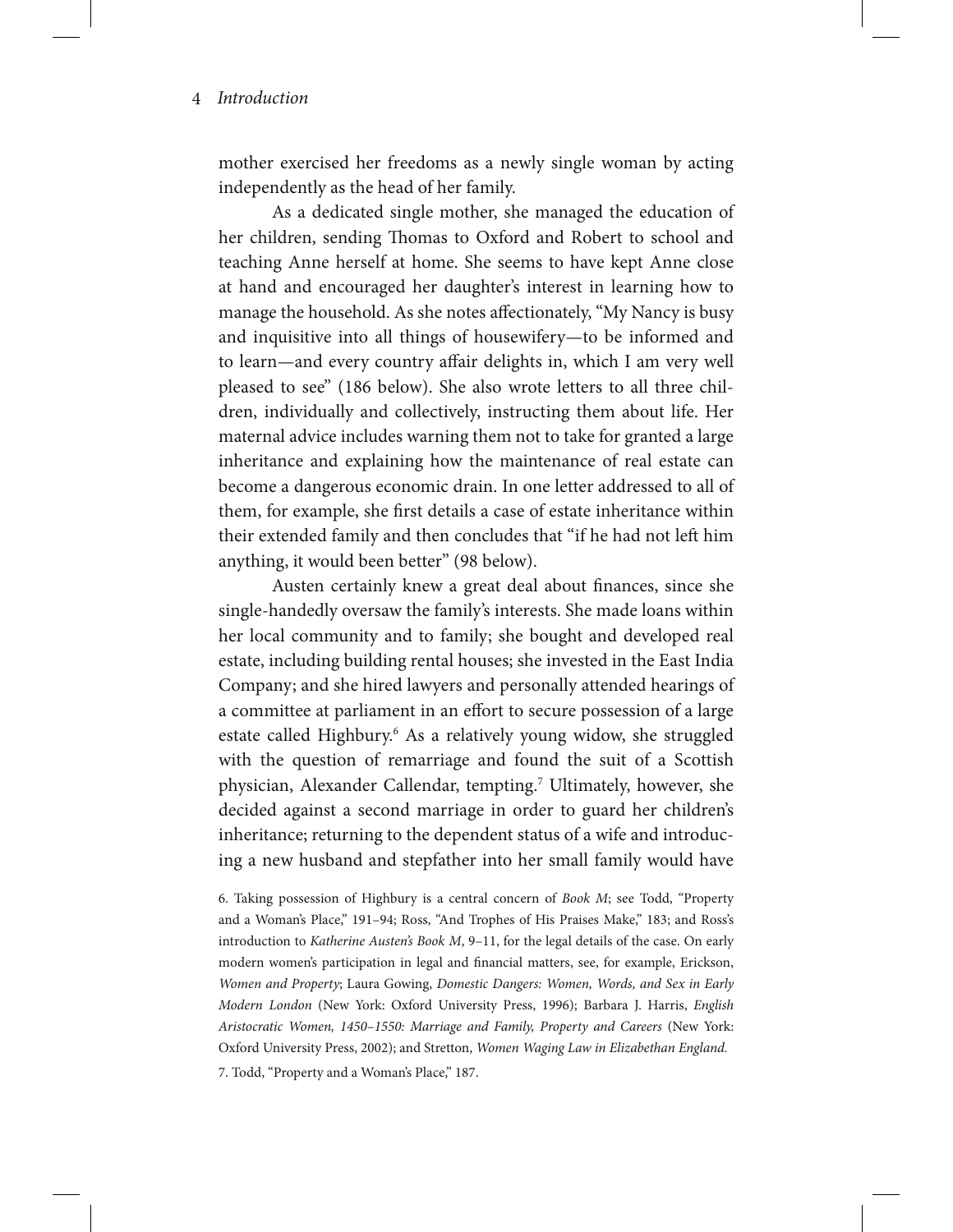jeopardized her ability to guarantee the economic security of her three children by Thomas Austen. Thus, she remained a widow until she died in her mid-50s.<sup>8</sup>

Although she desperately feared the plague of 1665 and personally witnessed its terrors, she was fortunate enough to escape it. She suffered through a number of respiratory illnesses, however, and once fell out of a tree and lost consciousness briefly as a result—an episode she relates with a sense of high drama and to which she ascribes great providential meaning. For the most part, however, she seems to have had a healthy life, despite the fact that she did not have the longevity of some of her relatives and acquaintances. In reflecting on what she considers her mother's premature death, she records her views on what it takes to live a long life:

I observe what a long and healthy age my Grandmother Rudd lived, above 80, and Mr. Smith of Aldbury, 90, and Parson Wilson, about 80. All lived in the city and did not love the country. Their diet was temperate, their exercise little, a subtly pace ever went, not put Nature scarce ever in any violence by overstirring or heating, which makes a faintness oftentimes and a decay. Yet I attribute the chief part of this long life to the quiet of their minds, never engaged in anything disquieted or disordered that peace within them. How was my own mother's strong nature worn out by too much stirring and walking and the many cares and businesses which a great family gave occasions to her! That nature was spent which, in likelihood, by indulging to retirement would have prolonged. The distractions of the times wherein she lived gave her many discomposures and crosses by abuses. Dear Mother, thou hadst a great estate and a great burden, too. (96–97 below)

8. In contrast to Austen, her mother, Katherine Rudd, remarried after Austen's father, Robert Wilson, died in 1639. Her second husband—Austen's stepfather—was John Highlord, an alderman in the City of London. By 1641, Austen's mother was a widow again. See Todd, "Property and a Woman's Place," 183. For Highlord's significant financial influence on his stepdaughter, Katherine, see Ross, introduction to *Katherine Austen's Book M*, 7–8.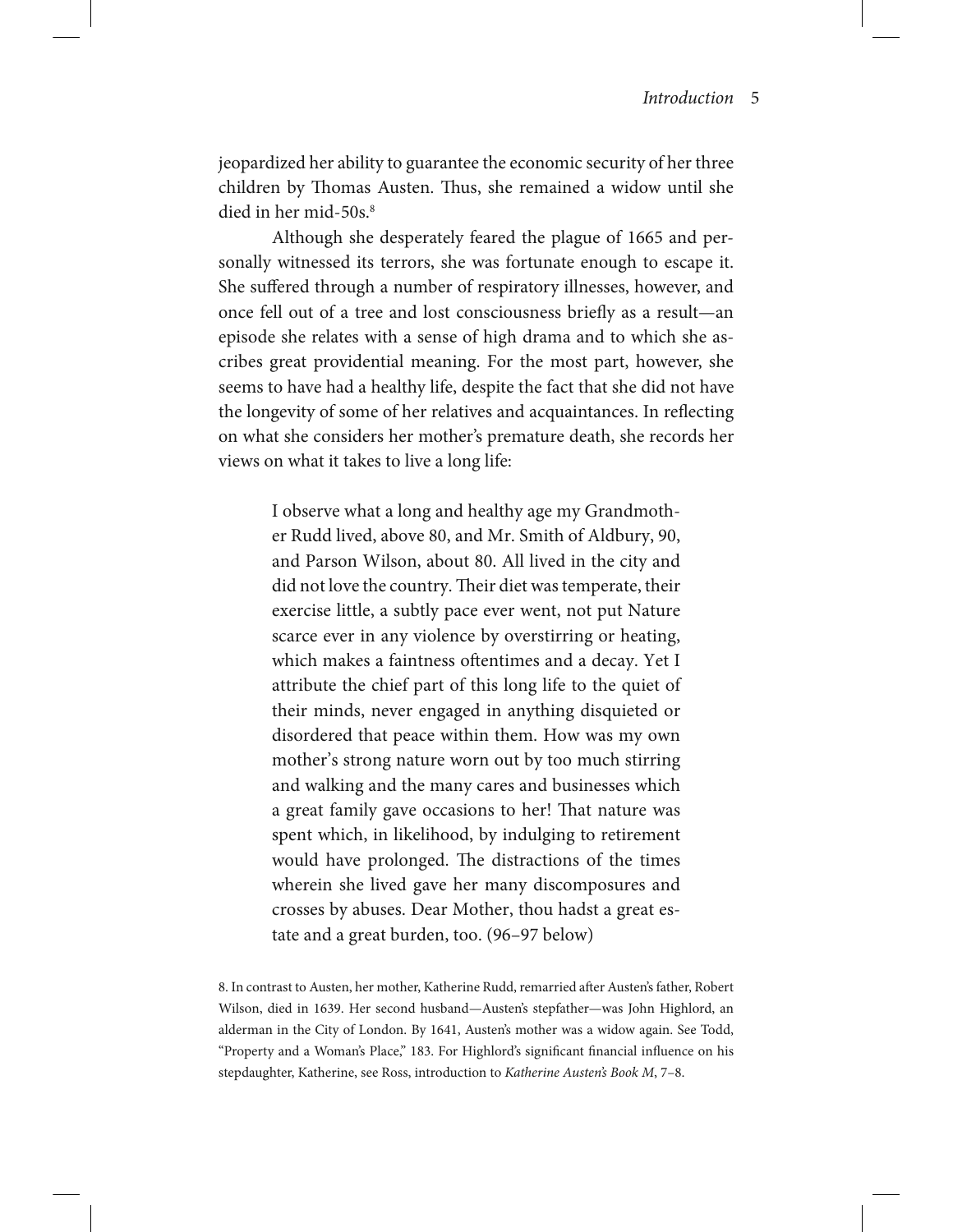Before Katherine's death, she saw to it that her children Thomas and Anne made good marriages, but sadly, her daughter predeceased her. Her second son, Robert, did not marry or have children. As Barbara J. Todd notes, eventually, Thomas's son, John, "achieved most of the markers of full gentry status. Seated at the estate of Durhams (he sold Highbury), grandson John acquired a baronetcy, and became a Whig member of the House of Commons."9 Grandmother Katherine Austen did everything within her power to make her grandson's social elevation possible.

Austen's writing is in a unique quarto volume, BL, Additional Manuscript 4454, which is held today by the British Library in London. Austen called this text *Book M*; it is entirely in her own handwriting and was not intended for print publication for a mass audience. She authored most of *Book M*, but she also copied, summarized, and adapted material from other sources, often without attribution. Until recently, scholars of the early modern period have tended to overlook the vital importance of the manuscript circulation of texts during the sixteenth and seventeenth centuries in England. The printing press with moveable type was introduced into England in 1476, a century and a half before Austen's birth.<sup>10</sup> However, the advent of print did not mean that people simply abandoned the long-standing practice of manuscript publication. Instead, a new print culture developed alongside and intermingled with a preexisting manuscript culture.<sup>11</sup>

Manuscript and print were socially marked forms of textual transmission that influenced how people read the contents of a work.

11. On the continued importance of the manuscript circulation and publication of texts throughout the seventeenth century, see, for example, Harold Love, *Scribal Publication in Seventeenth-Century England* (Oxford: Clarendon Press, 1993); Arthur Marotti, *Manuscript, Print, and the English Renaissance Lyric* (Ithaca, NY: Cornell University Press, 1995); and Margaret J. M. Ezell, *Social Authorship and the Advent of Print* (Baltimore, MD: The Johns Hopkins University Press, 1999).

<sup>9.</sup> Todd, "Property and a Woman's Place," 194; Austen's grandson John died without an heir (also see 198n63 on Robert's death in 1699 and his companion, Ursula Gardner, "to whom Robert had proposed marriage and with whom he lived").

<sup>10.</sup> For a landmark study of the forms of social, economic, religious, and cultural change associated with the printing press, see Elizabeth Eisenstein, *The Printing Press as an Agent of Change: Communications and Cultural Transformations in Early-Modern Europe*  (Cambridge, UK: Cambridge University Press, 1979).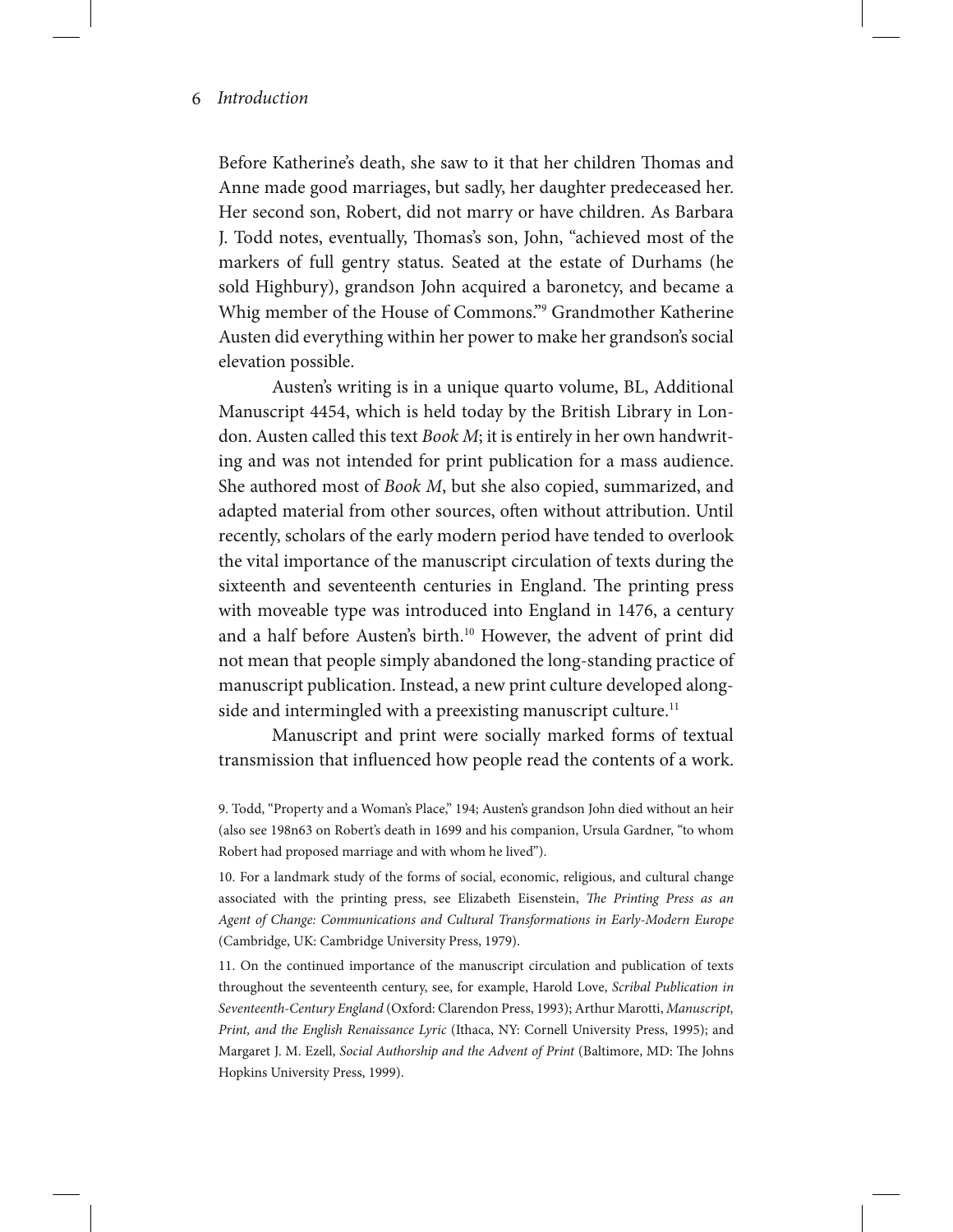Printing one's writing for a broad readership was thought by some to be demeaning or vulgar because it meant exposing one's ideas to the common masses; from the elite perspective, printed texts could thus carry negative connotations. Given how hierarchical early modern English society was and how much power was in the hands of the few, writers often sought to connect with the highest ranking or most powerful readers, rather than with the greatest number. In this view, better that one king or queen read and approve of one's writing than thousands of commoners. The notion that printing one's words was a form of intimate, personal exposure to a mass population also linked it to the idea that it signaled a lack of chastity in women. Since chastity was pervasively represented as the single most important female virtue—indeed, as the foundation of all other female virtues—it could jeopardize a woman's reputation for upstanding moral behavior for her to print her writing. By contrast, for her to share her ideas with friends and family members through manuscript transmission was seen as far more proper; in fact, some families encouraged this practice.12

To understand fully how these cultural attitudes relate to Katherine Austen's *Book M*, it is important not to conflate chastity with virginity. In the early modern English view, a virgin (or maiden) has never had sex and thus is also chaste, but a woman who is not a virgin is still considered chaste under the right circumstances. In particular, a married woman who is no longer virginal is chaste as long as she remains sexually faithful to her husband and conforms sufficiently to patriarchal expectations for properly feminine behavior (e.g., by submitting to male authority, refraining from excessive speech, etc.).

12. On women's coterie exchange of manuscript writing and for an especially helpful analysis of the limiting assumptions that have led scholars to overlook the importance of early modern women's manuscript writings, see Margaret J. M. Ezell's groundbreaking *Writing Women's Literary History* (Baltimore, MD: The Johns Hopkins University Press, 1993), 39–65. Also on women's participation in manuscript culture, see Marotti, *Manuscript, Print, and the English Renaissance Lyric*, 30–61; and Love, *Scribal Publication*, 54–58. On women's encouragement as writers in familial contexts, see especially Erica Longfellow, *Women and Religious Writing in Early Modern England* (New York: Cambridge University Press, 2004); Marion Wynne-Davis, *Women Writers and Familial Discourse in the English Renaissance: Relative Values* (New York: Palgrave Macmillan, 2007); and my own *Gender, Sexuality, and Material Objects in English Renaissance Verse* (Farnham, UK: Ashgate, 2010).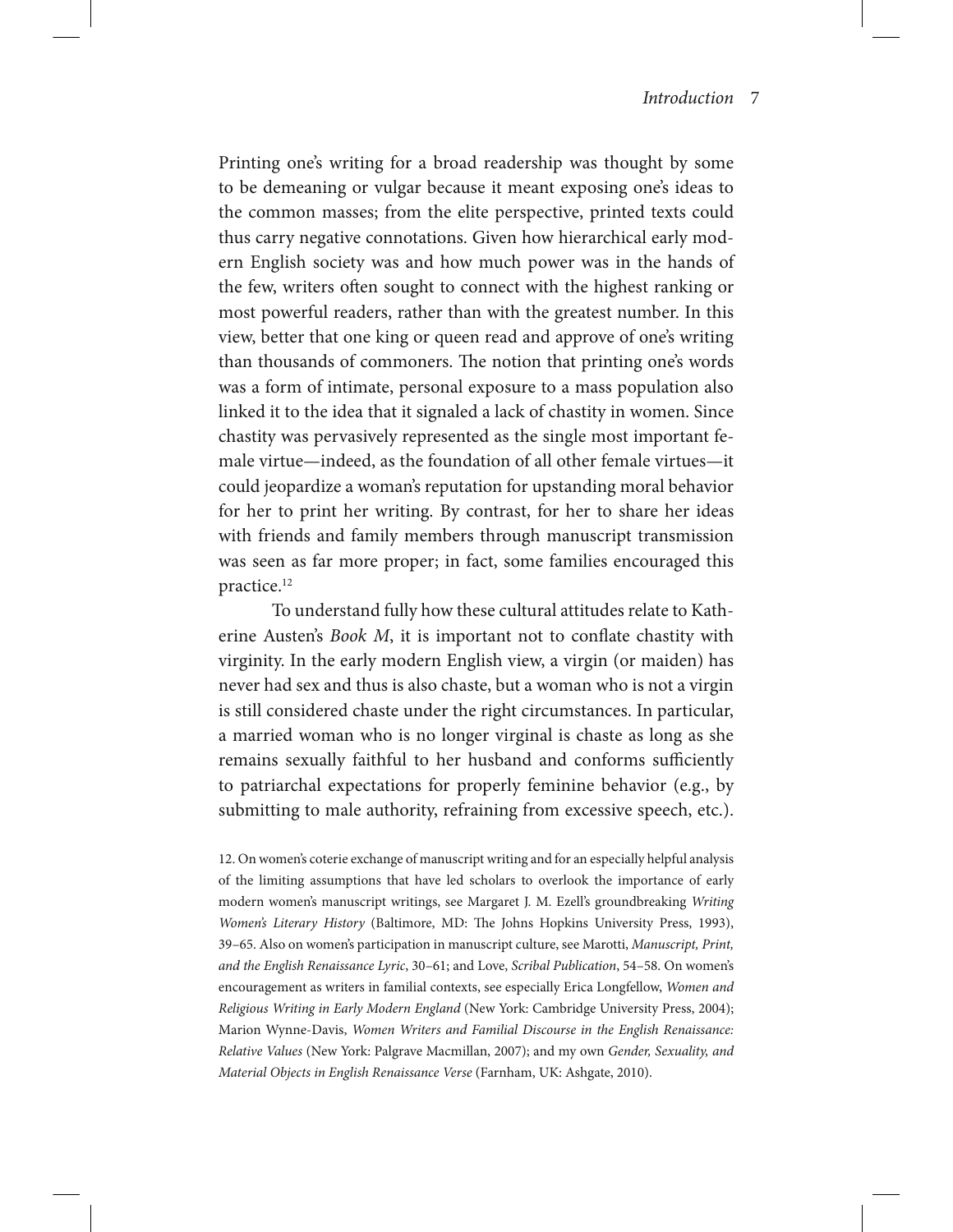A woman who is innocent of any illicit sexual behavior but who transgresses openly against mainstream cultural beliefs concerning how "good" women should act—by talking too much or at the wrong times, by flagrantly disobeying her father, husband, or other figures of patriarchal authority, for instance—could *potentially* leave herself open to accusations or rumors of unchaste behavior because chastity was seen as the key virtue underpinning all other female virtues. Austen—a relatively young, marriageable widow—was thus not surprisingly concerned about portraying herself in *Book M* as a proper woman according to the dominant social expectations of her day in order to maintain her reputation for chastity. Sharing her writings exclusively through limited networks of manuscript transmission, rather than seeking to disseminate them via print to a large, general readership, was one of several means by which she could protect her feminine virtue.

For women and men alike, in fact, circulating texts through manuscript transmission was more prestigious than printing them. It is also important to keep in mind that the capacity for mass distribution inherent in print publication did not lead directly to significant financial gain for writers. There was no authorial copyright, and writers sold their works to booksellers and printers outright for a low price. Writers in sixteenth- and seventeenth-century England did not make money primarily by printing and selling multiple copies of their books. High-ranking authors—such as Sir Philip Sidney—wrote not to make money but rather to strengthen social networks among like-minded elites, to display social graces appropriate to their rank, to entertain themselves and others, to demonstrate their learning and to teach their audiences, and to express their views. Lower ranking poets sought financial support—in addition to gifts and favors, such as lodging and food, secretarial and tutorial jobs, clothing, wine, and so on—from powerful social superiors or "patrons," and dramatists hoped for the support of patrons or for acting companies to purchase their work. As Margaret J. M. Ezell points out, while today we tend to think of success on the literary marketplace—measured in terms of the number of books sold and the amount of money made through sales—as one possible indicator of the value of a literary work, this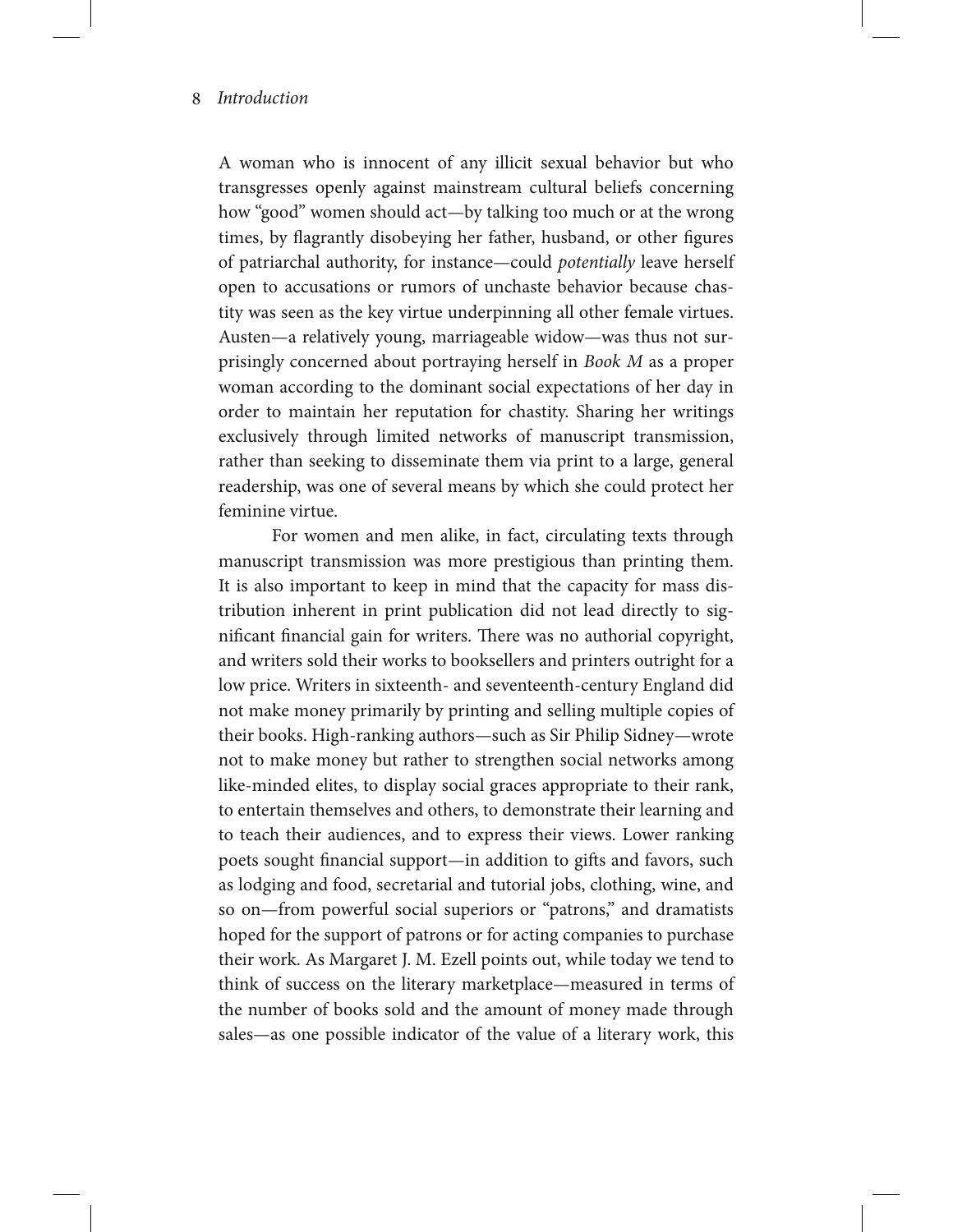model does not work for sixteenth- and seventeenth-century Eng $land.<sup>13</sup>$ 

Austen is not the only seventeenth-century author who did not write to make money from her literary efforts or to publicize her ideas to the greatest possible number of readers. Instead, as in the case of many of her contemporaries, male and female, her writing practices were, on one hand, contemplative activities that helped her to understand herself in relation to the mundane and spiritual worlds, and on the other, forms of social engagement that reinforced her personal connections to her family and local community. At times, her meditations even express and bolster her sense of national belonging. In her entry, "Of English and Dutch Quarrel, 1665," for example, she angrily figures the Dutch as an ungrateful serpent feeding cruelly on virtuous mother England: "it is … unworthy that that nation should prove a viper to eat out the bowels of the mother which has fed and nourished it, the English nation having been the instrument of the Dutch's subsistence and greatness" (135 below). She reinforces the gendered imagery she introduces into her personal meditation on England's international conflicts by also focusing, with nostalgic admiration, upon Queen Elizabeth's political role in assisting the Dutch in the late sixteenth century; in Austen's account of history, "they made their miserable laments known to Queen Elizabeth (who was the balance to turn the scale of Europe). She adhered to their party and delivered them from the Spanish insultment" (135 below). In this brief entry, she figures England as a generous, self-sacrificing, victimized mother whose internal organs are invaded and consumed by a phallic, poisonous snake, and she invokes the long-dead Elizabeth I as an idealized heroic protector. By creating these charged images, Austen works out her own gendered sense of national identity for her own benefit and probably for an audience of like-minded family and friends.

Perhaps in the age of electronic social media, such as Facebook, MySpace, Twitter, and personal blogs, it is becoming easier for us to recognize why someone would choose to write prolifically, strategically, and with deliberate craft and imagination without doing so primarily to sell books. Perhaps our electronic writing practices today can help us understand how writing as a member of a locally restricted

13. Ezell, *Writing Women's Literary History*, 4, 32.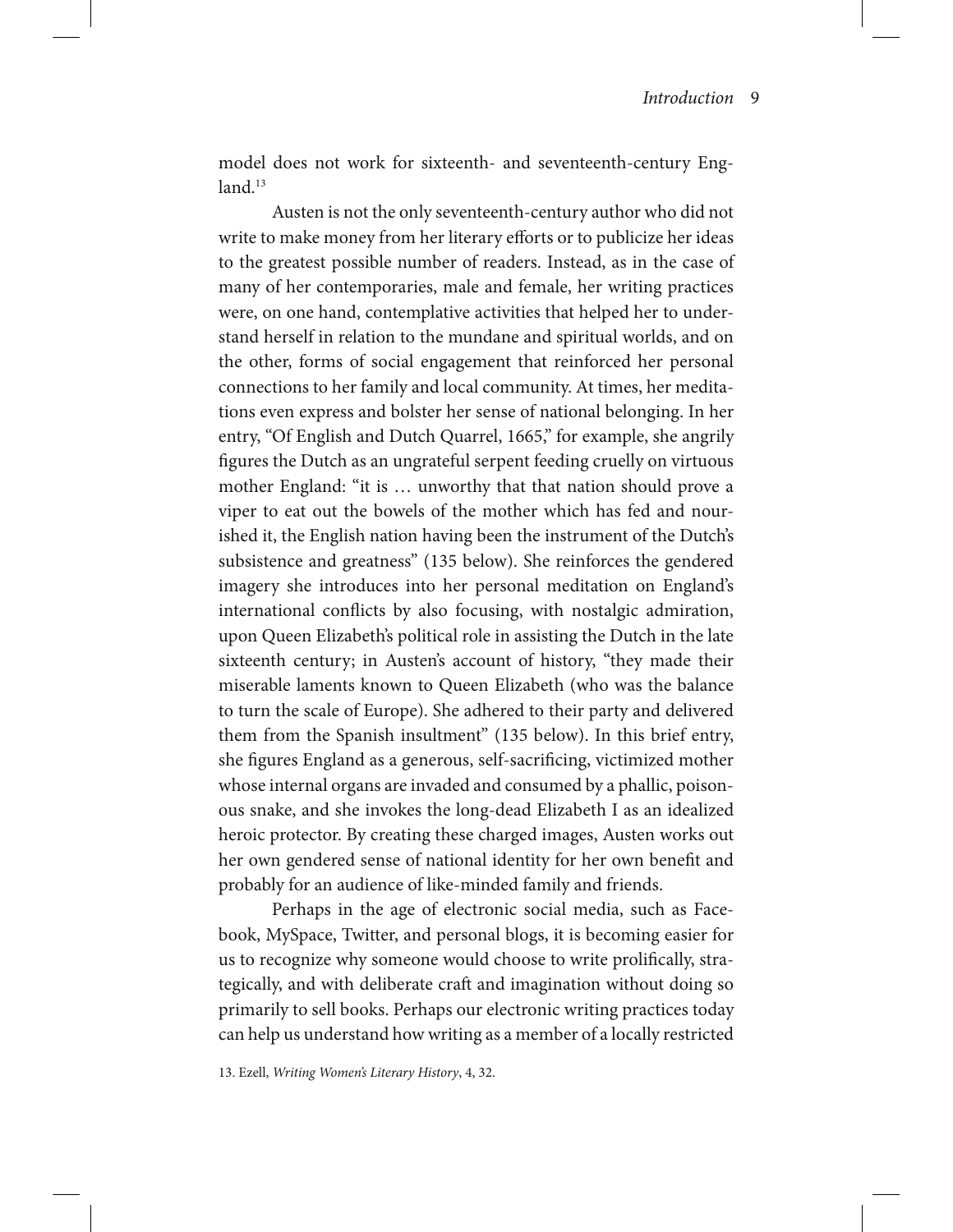community—or coterie—can support, in reassuring ways, one's sense of personal identity and how and where one fits into the world. In fact, one can draw an especially illustrative (although ultimately limited) analogy between a personal Facebook account and *Book M*. Like a Facebook account holder today, Austen portrays herself in *Book M* in a manner that is carefully tailored to how she would like her coterie audience to perceive her. *Book M*, like a Facebook page, does not give its reader transparent, unmediated access to its creator but instead allows her to display the personal attributes she wants others to see.

In addition to giving her readers a carefully controlled perspective on Austen herself, *Book M* reveals compelling glimpses of other texts that were especially important to her. Throughout *Book M*, for example, Austen includes cross-references to other books.<sup>14</sup> In some cases, those books were authored by other people, but she also refers to books designated by other letters of the alphabet that were probably her own. Thus, *Book M* was almost certainly one of many such books Austen wrote and compiled across her lifetime. According to what we currently know, those other books—*A* to *L* and after *M* are now tragically lost. If Austen named *Book M* as she did to catalog it among her other writings, then she had probably been an active writer for many years before the day in 1664 when she opened a new book and began to pen *Book M* on its pristine, blank pages. Indeed, her inclusion of introductory pages giving her book a title and a table of contents indicates her experience with reading and writing and the deliberate care that went into her creation of *Book M*. In all likelihood, Austen was an even more prolific writer and an even more important chronicler of a remarkable century than *Book M* alone reveals her to be.15 In opening this single, precious, surviving volume—humbly and simply designated by the thirteenth letter of the alphabet—we enter

15. Todd proposes that *Book M* was "focused on interpreting dreams and apparitions (earlier books may have examined other topics such as honour)." "Property and a Woman's Place," 190. Raymond A. Anselment speculates that "Austen intended to combine the surviving folios into a work that presumably included her earlier widowed years." "Katherine Austen and the Widow's Might," *Journal for Early Modern Cultural Studies* 5.1 (2005): 6.

<sup>14.</sup> Also on Austen's cross-referencing, see Sarah C. E. Ross, textual introduction to *Katherine Austen's Book M*, Medieval and Renaissance Texts and Studies, vol. 409 (Tempe, AZ: Arizona Center for Medieval and Renaissance Studies, 2011), 42–43.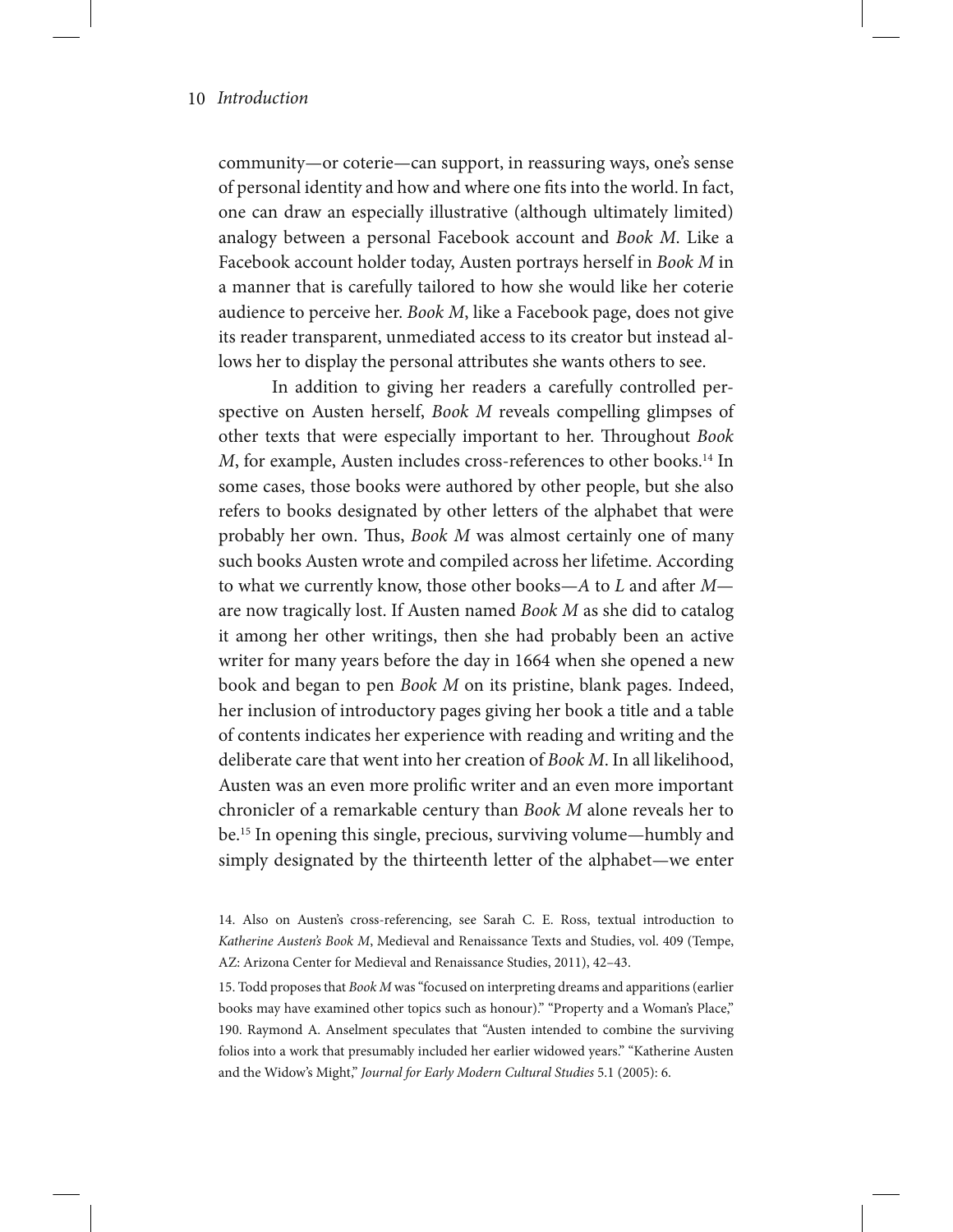Austen's fascinating life story *in medias res* and can only speculate about what we have most unfortunately lost before and after *M*.

## *Context, Contents, and Analysis*

When Katherine Austen was born in 1628, Charles I was King of England.16 He was the son of King James I, who reigned in England from the death of Queen Elizabeth I in 1603 until his own death in 1625. King James had advocated an especially authoritarian form of monarchy, and his son, Charles, also attempted to center absolute power in the crown. A complex combination of political, social, economic, and religious factors was already generating conflict when Charles I ascended to the throne in 1625. By the summer of 1642, the nation was divided in loyalties and erupted into civil war between the king's forces and the parliamentary army. By the end of January 1649, Charles I was defeated, tried for high treason, convicted, dethroned, and beheaded. Austen spent her teenage years living in a nation at war with itself. Whether she personally witnessed the king's death or not, she was certainly aware of this dramatic historical event—the public execution of an anointed monarch by his own subjects. During the next decade, England did not officially recognize a king or queen ruling over it: Charles Stuart, the son and heir of Charles I, fled England and lived abroad in exile. The national leader during much of this period was Oliver Cromwell, a military general who governed England under the title of Lord Protector. After Cromwell's death, parliament asked Charles to return to England as King Charles II; his return in 1660 represented the restoration of the monarchy that royalists—persons sympathetic to the perspective of the crown during the civil wars like Austen had long awaited and saw as a proper return to the natural order of things.

Austen's royalism is discernible only indirectly, through, for example, her generally positive references to various monarchs. Todd provides telling material evidence of Austen's royalism through her discovery of the widow's role as a government creditor: she made small, short-term loans to the government, which meant economically

<sup>16.</sup> For a helpful introduction to seventeenth-century English history, see Christopher Hill, *The Century of Revolution, 1603–1714* (New York: Norton, 1980).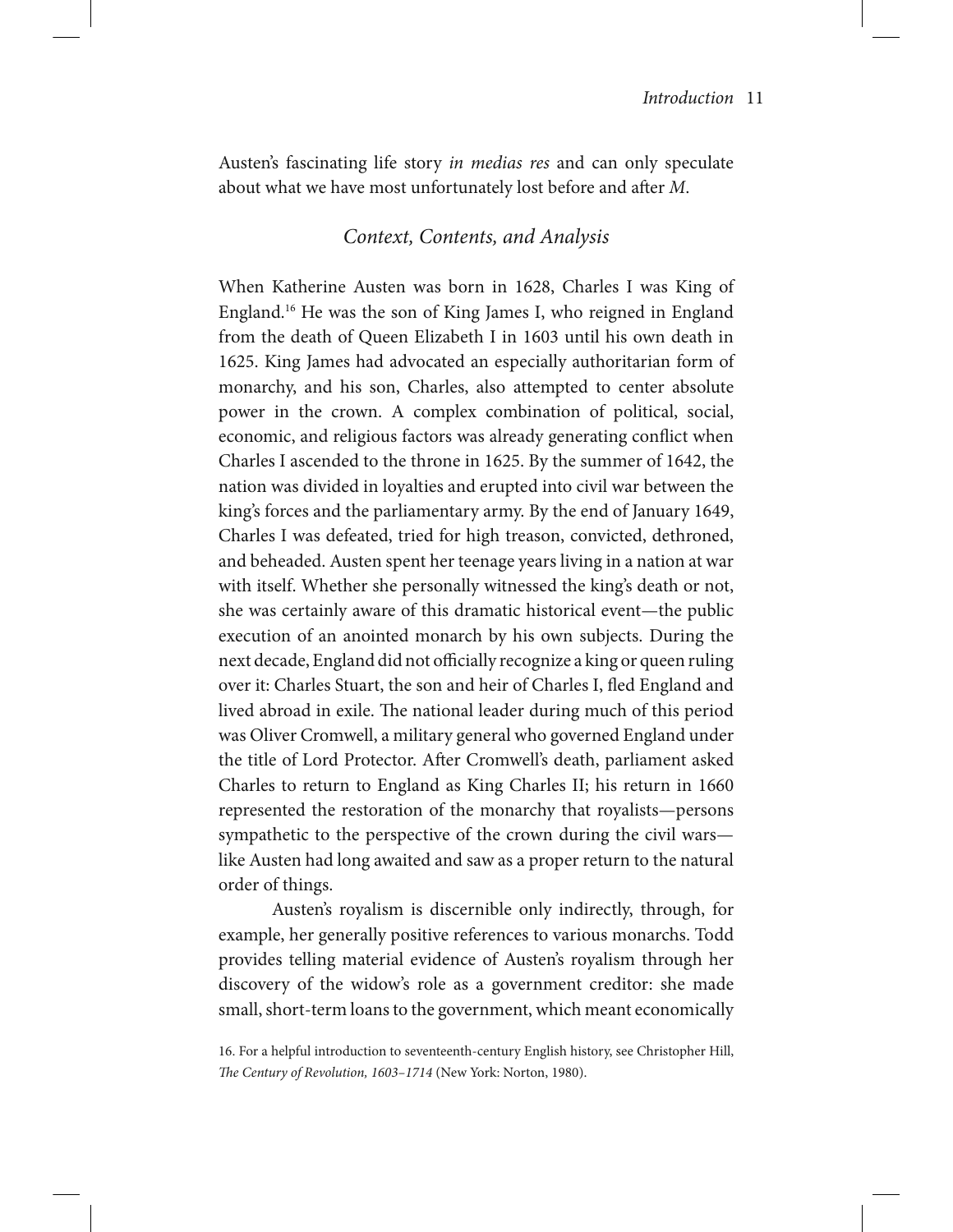"supporting the Restoration government, playing the role of a citizen of London."17 Austen's religious commentaries, which suggest she was Anglican,<sup>18</sup> also imply support for the monarchy, since royalism and Anglicanism were often (but not always) intertwined. In fact, the political, economic, and social upheavals of the 1640s and 1650s cannot be disentangled from religious conflict. When Austen was born, the national religion of England was Anglicanism, and there was an official state church. However, many other Protestant Christian groups or sects also existed in England. People who disagreed with those sects often referred to them disparagingly as "puritans," although we usually use the term today in a more neutral fashion. Those called "puritans" included Presbyterians, Baptists, Anabaptists, Congregationalists, Independents, Quakers, Seekers, Ranters, Muggletonians, and Fifth Monarchists, among others. Anglicans disagreed with the beliefs and practices of both puritans and Roman Catholics (Henry VIII had officially severed English ties with the Roman Catholic Church in the early 1530s). In *Book M*, Austen aligns herself with Anglicanism through her approving reflections on sermons and religious essays by Church of England divines such as John Donne, Daniel Featley, and Henry Hammond; her outraged disapproval of the Quaker rejection of the social courtesy known as "hat honor" (that is, removing one's hat in the presence of a superior to acknowledge and reinforce symbolically one's inferior place in the social hierarchy); and her negative opinions regarding Roman Catholics, to whom she refers scornfully as "papists" and whose views on saints she criticizes.<sup>19</sup>

#### 17. Todd, "Property and a Woman's Place," 189.

18. An Anglican was a Protestant Christian who was a member of the Church of England, "the English branch of the Western Church, which at the Reformation repudiated the supremacy of the Pope, and asserted that of the Sovereign over all persons and in all causes, ecclesiastical as well as temporal, in his dominions" (*OED*).

19. Hill explains that "to say 'thou' to social superiors, to refuse to remove one's hat to constituted authority, was neither *merely* religious nor a harmless eccentricity in the explosive political atmosphere of the sixteen-fifties" (*The Century of Revolution*, 144). Austen sees the symbolism of "hat honor" as so rife with meaning that she writes a long, chastising letter to Thomas, her first son, on the importance of upholding the traditional custom (see 87–88 below). For a compelling argument about how mothers' advice to their children (including sons old enough to be away at college) regarding proper attire played a key role in shaping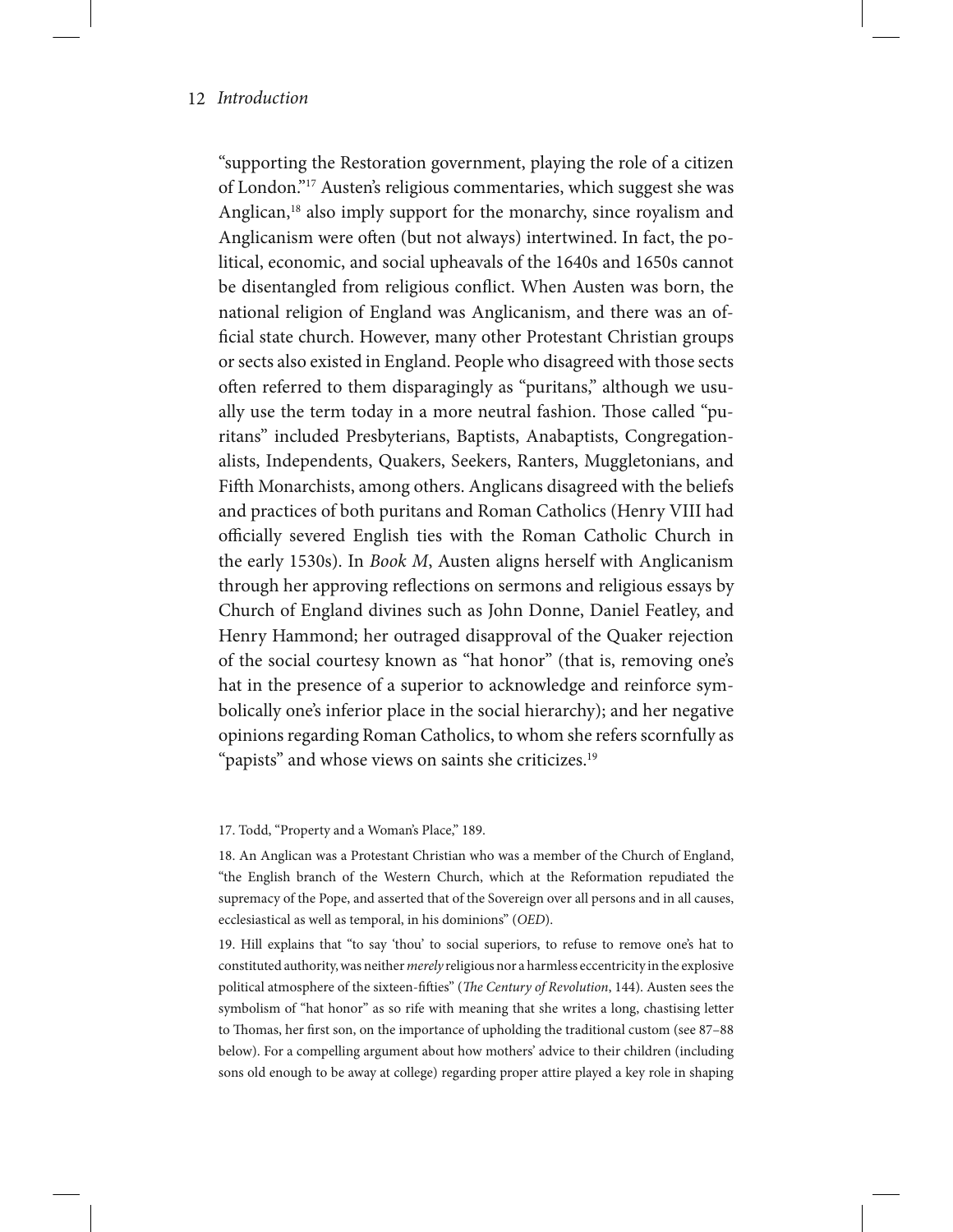While Austen thus associates herself with mainstream Anglican belief in many ways, she also reveals an ongoing fascination with prophetic discourses, which flourished during the 1640s and 1650s. Many people claimed to be prophets during the civil wars and interregnum; in fact, Christopher Hill has commented that the role of prophet during this period was "almost a new profession" for men and women alike.<sup>20</sup> However, most of those who claimed to be prophets aligned themselves with parliament against the king and his followers and with the more radical Protestant sects against the Anglican Church.21 Prophetic discourse during this era was complex. Keith Thomas details the multiple traditions from which mid-seventeenthcentury prophetic discourse borrowed:

> The real boost to ancient prophecy … came with the Civil War, when Galfridian prophecies joined astrological prognostication and religious revelation to place an unprecedented amount of prophetic advice before the lay public. Although the three genres were distinct, their separate identity was not always preserved … The literature of the Civil War period suggests a disposition to welcome any kind of prophetic utterance, regardless of the foundation upon which it purported to rest.<sup>22</sup>

A major feature of prophetic discourse during Austen's lifetime was the idea that the divine—in the form of God, the Holy Spirit, or the indwelling light—could use people's bodies as vessels through which to transmit important truths and urgent messages to humanity.

them as citizens and subjects, see Edith Snook, *Women, Beauty, and Power in Early Modern England: A Feminist Literary History* (New York: Palgrave, 2011), 86–111.

<sup>20.</sup> Christopher Hill, *The World Turned Upside Down: Radical Ideas during the English Revolution* (New York: Viking Press, 1972), 73

<sup>21.</sup> On the social status of the members of radical religious sects, see Hill, *The World Turned Upside Down*, 76, 80; Phyllis Mack, *Visionary Women: Ecstatic Prophecy in Seventeenth-Century England* (Berkeley, CA: University of California Press, 1992), 4; and B. S. Capp, *The Fifth Monarchy Men: A Study in Seventeenth-Century Millenarianism* (London: Faber and Faber, 1972), 82, 85, 93.

<sup>22.</sup> Keith Thomas, *Religion and the Decline of Magic* (New York: Scribner's, 1971), 409.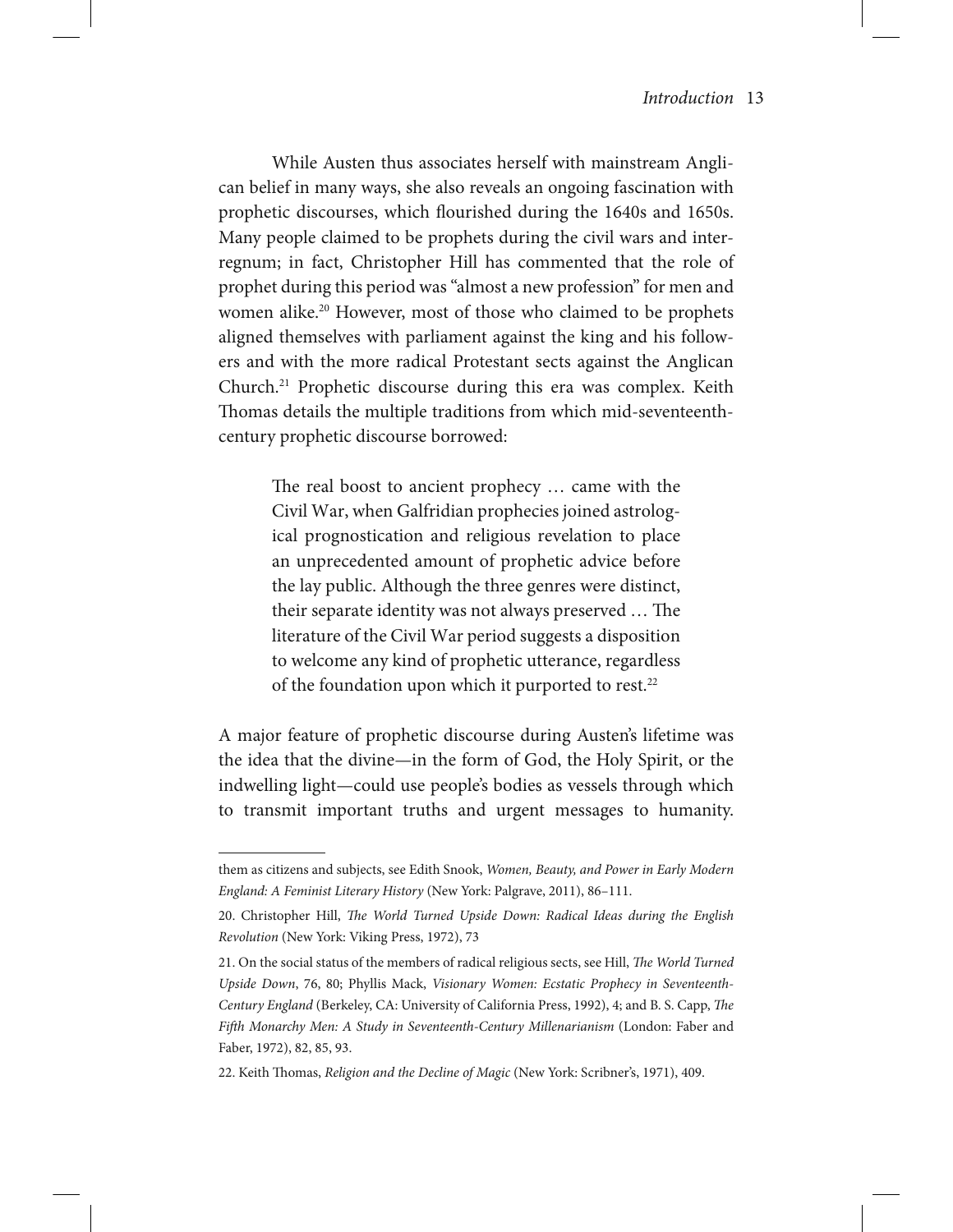These supernatural communications could be very political and specific: for instance, *The Cry of a Stone* (1654), a printed religious pamphlet, relates how the Fifth Monarchist prophet Anna Trapnel had millenarian visions foretelling the doom of Oliver Cromwell for having strayed too far from a radical Protestant sectarian agenda in his role as Lord Protector.

Women were believed to be especially vulnerable to this kind of supernatural takeover because they were assumed to be physically and mentally weaker than men.<sup>23</sup> As Phyllis Mack explains,

> [t]he characterization of the female visionary as an empty vessel reflected an attitude that was far more complicated than simple misogyny, for the defects of rationality and the attuned intuition of visionary women were actually viewed with respect, even envy, by those philosophers who felt alienated from God by their compulsive, prideful reliance on the power of their own reason. Indeed, in this respect all women had a clear spiritual advantage over men, for the static resulting from their weak and intermittent surges of intellectual energy was less likely to interfere with their capacity to act as receptors for the divine, spiritual energy emanating from heaven.<sup>24</sup>

There were many women claiming to be prophets—and often sincerely believed to be prophets, even by powerful political leaders and by people who were not affiliated with their particular religious sects when Austen was a teenager and young adult in London.<sup>25</sup> She must

23. On relevant assumptions regarding female biology and the prophetic body, see Phyllis Mack, 24–34; Diane Purkiss, "Producing the Voice, Consuming the Body: Women Prophets of the Seventeenth-Century," in *Women, Writing, History, 1640–1740*, ed. Isobel Grundy and Susan Wiseman (Athens, GA: University of Georgia Press, 1992), 139–58; and Sue Wiseman, "Unsilent Instruments and the Devil's Cushions: Authority in Seventeenth-Century Women's Prophetic Discourse," in *New Feminist Discourses: Critical Essays on Theories and Texts*, ed. Isobel Armstrong (New York: Routledge, 1992), 192.

#### 24. Mack, *Visionary Women*, 33.

25. On the seriousness with which prophetic statements could be taken and the difficulties surrounding how to discern which prophetic claims were truly divine messages, see Mack,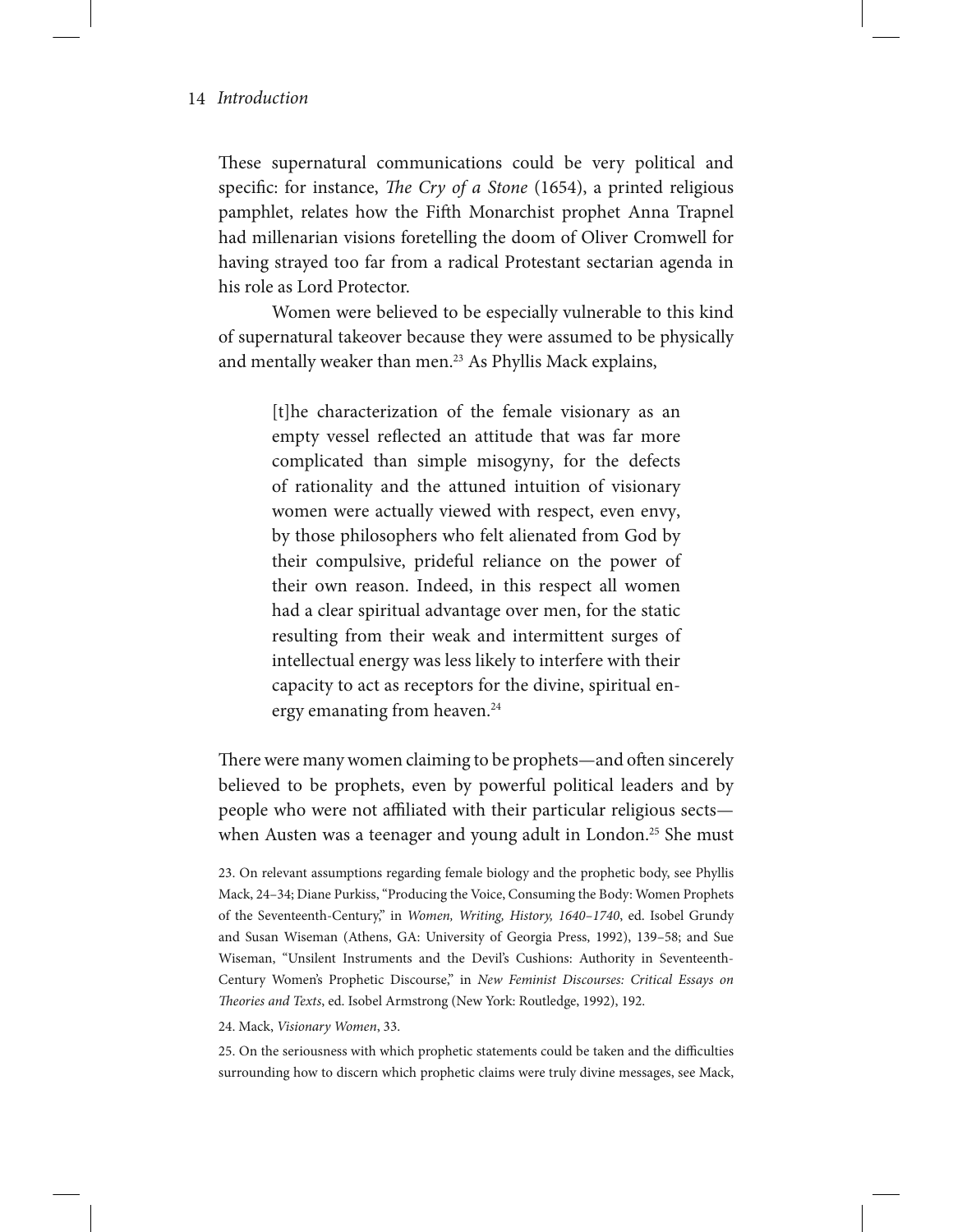have been aware of this cultural trend and the kinds of authority paradoxical though they were, since they were predicated upon assumptions of female inferiority, weakness, and passivity—available to women prophets.<sup>26</sup>

*Book M* registers Austen's ambivalent fascination with prophecy.27 As Diane Purkiss explains, "For the radical sects in the seventeenth-century, prophecy was any utterance produced by God through human agency. Hence, the prophecies of women … include hymns, general moral exhortations, scriptural exegesis, prayers, spiritual autobiography and mystical revelations, as well as predictions."28 Although Austen was not a member of a radical sect, she too participated in prophetic discourse in the sense Purkiss describes, and she too did so in multiple genres. Yet, because the prophets of the civil war era were so often associated with parliamentarians, puritans, and the urban rabble, Austen tries to distinguish herself from them.

*Visionary Women*, 79–83; Geoffrey Nuttall, *The Holy Spirit in Puritan Faith and Experience*  (Oxford: Basil Blackwell, 1947), 34–47; and Esther Gilman Richey, *The Politics of Revolution in the English Renaissance* (Columbia, MO: University of Missouri Press, 1998), 1–3.

<sup>26.</sup> On the paradoxes of prophetic authority for women, see Wiseman, "Unsilent Instruments" and Purkiss, "Producing the Voice." Anne Laurence details religious behaviors considered acceptable for women: writing (but not printing) books of prayers, spiritual advice, and meditations; teaching religious ideas within the household; prophesying via dreams and visions; and modeling proper religious beliefs and practices. "A Priesthood of She-Believers: Women and Congregations in Mid-Seventeenth-Century England," in *Women in the Church*, ed. W. J. Sheils and Diana Wood (Cambridge, MA: Basil Blackwell, 1990), 346–47, 363. For references to Austen's dreams in the context of analyses of early modern dreams in general, see Mary Baine Campbell, "Dreaming, Motion, Meaning: Oneiric Transport in Seventeenth-century Europe," in *Reading the Early Modern Dream: The Terrors of the Night*, ed. Katherine Hodgkin, Michelle O'Callaghan, and S. J. Wiseman (New York: Routledge, 2008), 15–30; and Patricia Crawford, "Women's Dreams in Early Modern England," in *Dreams and History: The Interpretation of Dreams from Ancient Greece to Modern Psychoanalysis*, ed. Daniel Pick and Lyndal Roper (New York: Routledge, 2004), 96.

<sup>27.</sup> For a detailed analysis of Austen's ambivalence about prophecy, see my *Poetic Resistance: English Women Writers and the Early Modern Lyric* (Aldershot, UK: Ashgate, 2002), 129–49; and "Widow, Prophet, and Poet: Lyrical Self-Figurations in Katherine Austen's 'Book M' (1664)," in *Write or Be Written: Early Modern Women Poets and Cultural Constraints*, ed. Ursula Appelt and Barbara Smith, 3–27 (Aldershot, UK: Ashgate, 2001).

<sup>28.</sup> Purkiss, "Producing the Voice," 139.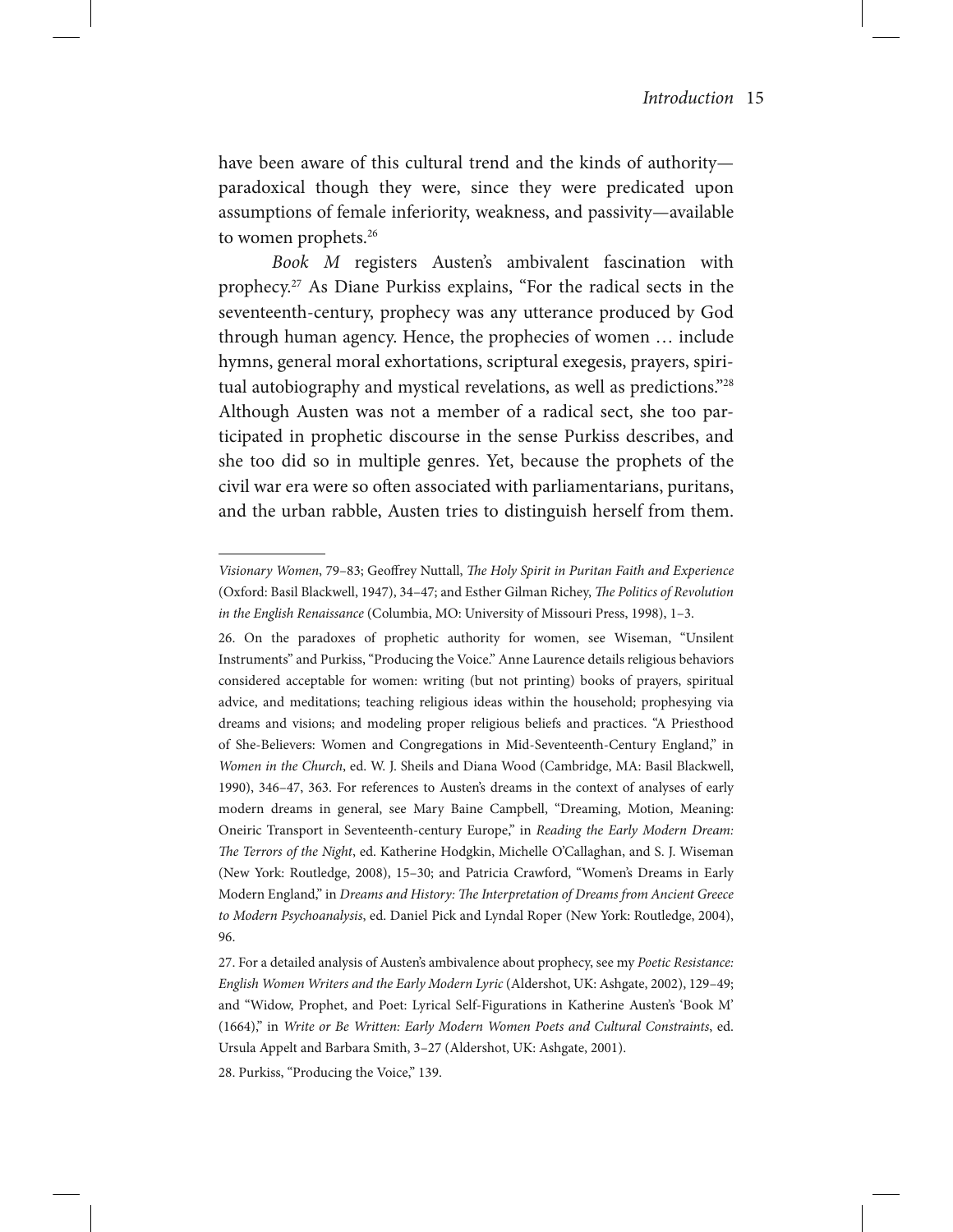She thus writes statements disparaging prophets and arguing against dream interpretation. For example, she entitles one essay, "How Ill to Desire to Know Our Fortune." She even includes this statement mocking diverse attempts at divination:

> If men do listen to whispers of fear and have not reason and observation enough to confute trifles, they shall be affrighted with the noise of birds and the night raven, and every old woman shall be a prophetess, and the events of our affairs—which should be managed by the conduct of counsel, of reason, and religion—shall by these vain observations succeed by chance, by ominous birds, by the falling of the salt, or the decay of reason, of wisdom, and the just religion of a man. (67 below)

However, she also records multiple views on the question of whether dreams can foretell the future and interprets her own dreams as prophecies.29 She claims that she dreamed she saw her servant, William Chandeler, "fall down dead" four nights before he really did die (80 below), and she entitles her ninth numbered poem, "Upon My Dream the 20th October 1664, When I Dreamt I Saw 4 Moons in a Clear Sky: Meditation." She strongly implies that she has a vocation as a prophet when she asks herself, "Was not one of my dreams the presagement of blessing to the nation, as the dream of a poor stranger did confirm Gideon to go on with the more confidence to his victory?" (58 below). She relates legends of famous people who fail to interpret the signs around them and suffer for their mistakes. She speculates about whether certain numbers—such as six and seven—might have special meanings for her personally because they have been viewed in pagan and Christian traditions as supernatural signs.

While Austen thus flirts in a vacillating manner with prophetic discourse throughout much of *Book M*, she resists—with only partial success—her possible association with radical mid-seventeenth-century women prophets by looking instead to the distant historical past

<sup>29.</sup> Also on Austen's fascination with dreams, see Ross, introduction to *Katherine Austen's Book M*, 22–26.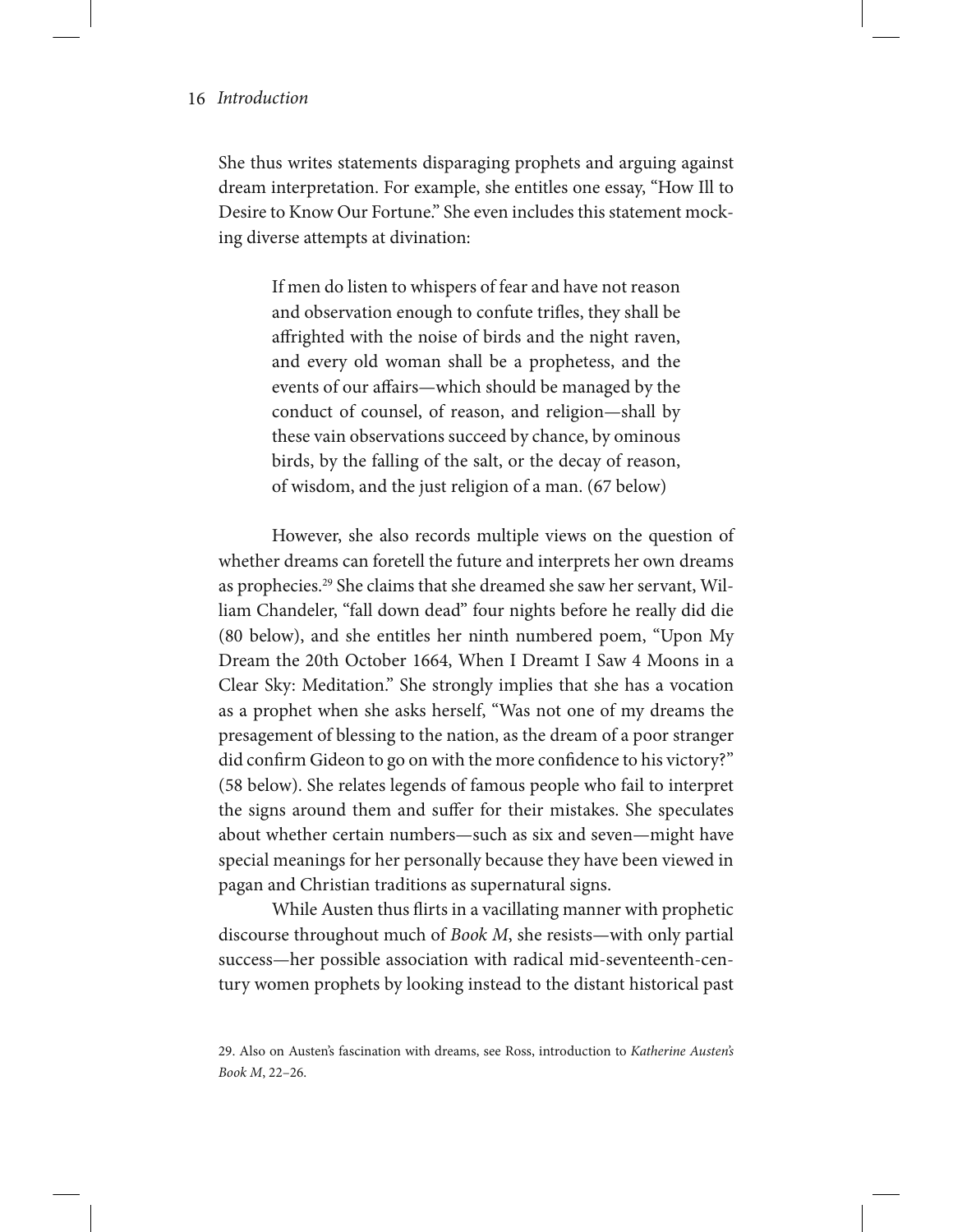for earlier models.30 For example, she writes an essay, "Of the Sibyls, Their Transportations Not Heeded," about the famous female seers of classical antiquity, and she comments admiringly on the medieval Catholic prophet, Hildegard of Bingen: "She was of the pope's conclave and emperor's counsel, to whom they had recourse in difficulties. Yea, the greatest torches of the church lighted themselves at her candle, and patriarchs and bishops sent knots as passed their fingers for her to untie" (76 below). Yet, sometimes, almost despite herself, she sounds just like the radical women prophets of the previous decades:

> For this complaint of oppression, God hath punished the land formerly in the great calamities which fell upon the times, and surely if they pursue and commit the same crimes of injustice and injuries to poor men, and especially to act violence on widows and orphans, how will their cries and grievances pierce the ears of Heaven, who will hear and judge their cause against an unjust nation! (125 below)

She angrily asserts that the injustices done by parliament to her own family will bring down the wrath of God upon England. Like her radical prophetic sisters, she also identifies frequently, throughout Book *M*, with David the Psalmist.<sup>31</sup> While Austen probably thought

30. If Austen knew about the aristocratic female prophet, Lady Eleanor Davies, as a possible model, it is no wonder that she did not draw comparisons between Lady Eleanor and herself. Austen valued social propriety too highly to consider Lady Eleanor an acceptable predecessor, given that the aristocrat, despite her elite status, was notorious for being imprisoned and sent to Bedlam and for such acts as tarring the hangings behind the bishop's seat at Lichfield. On Lady Eleanor's exploits, see Thomas Spencer, "The History of an Unfortunate Lady," *Harvard Studies and Notes in Philology and Literature* 20 (1938): 43–59; and Esther Cope, *Handmaid of the Holy Spirit: Dame Eleanor Davies, Never Soe Mad a Ladie* (Ann Arbor, MI: University of Michigan Press, 1992). On gender and social transgression, see David Cressy, *Travesties and Transgressions in Tudor and Stuart England: Tales of Discord and Dissension* (New York: Oxford University Press, 2000).

31. As Ross notes, "Austen borrows widely from scripture and beyond as she slips freely in and out of differently gendered models of forbearance; she subscribes to the general wisdoms offered by the male, yet freely assumes the particular statuses offered to the female godly." Introduction to *Katherine Austen's Book M*, 21.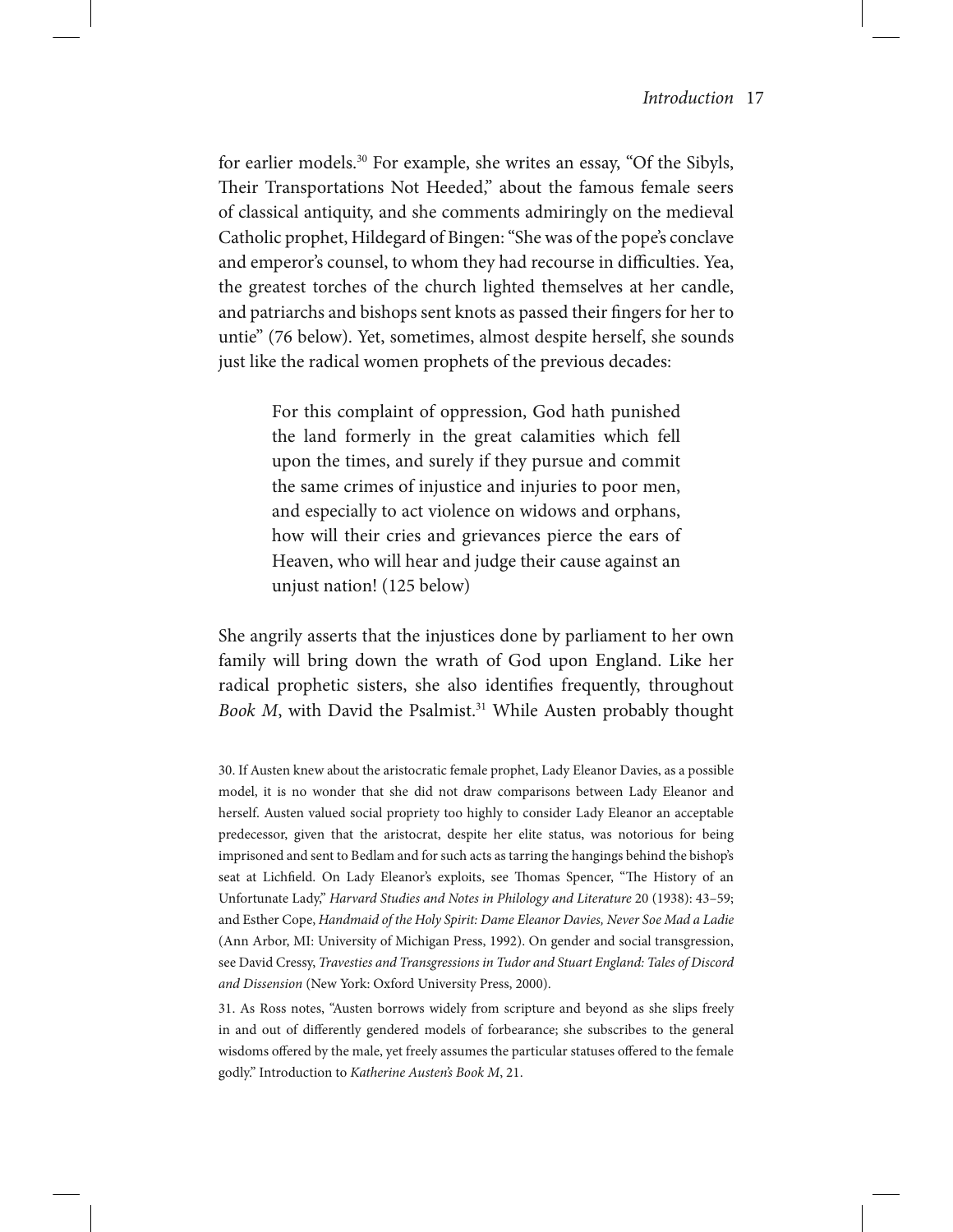of herself as a devout, mainstream Anglican, her fascination with prophecy reminds us how very complex—even contradictory—a person's beliefs can be and how multifaceted an individual's relation to her historical moment can be.

Austen's engagement with the prophetic discourses of her era reveals only one intriguing aspect of her shaping of her sense of self in relation to her time and place. Another crucial part of this process was her great effort to police how she was perceived as a widow. This is important because widowhood was seen as a distinct life stage for women; the shift in status from wife to widow—as touched upon briefly above—brought with it many profound changes, including the potential for the newly single woman to experience, on the one hand, greater independence, and on the other, increased risk. When Austen started *Book M*, she had already lived as a young widow for several years. The contents of her book suggest that she was acutely aware of her widowed status and that she used her writing, in part, to counter negative stereotypes seventeenth-century literary and medical discourses created about widows. These discourses figured widows as lustful, power hungry, and uncontrollable because of their sexual experience as wives, their potential for economic independence, and their seeming freedom from the patriarchal surveillance of fathers and husbands.32 *Book M* reveals that Austen's widowhood made her self-conscious about her female gender and how it affected her ability to protect her children and to manage the family finances, which included hiring lawyers and attending parliament to fight for possession of the Highbury estate and investing in the East India Company.<sup>33</sup>

She includes many meditations and poems explicitly commenting upon her widowhood. For example, in this brief lyric, she laments her past disregard for widows (which she aligns with the

33. On how Austen uses *Book M* to address her widowed status, see Todd, "The Virtuous Widow," 75n39, 80, 82; and my *Poetic Resistance*, 111–28; and "Widow, Prophet, and Poet," 3–27. On her self-figuration as a widow, see also Anselment, "Katherine Austen and the Widow's Might."

<sup>32.</sup> On stereotypes and expectations of widows in early modern England, see Barbara J. Todd, "The Virtuous Widow in Protestant England," in *Widowhood in Medieval and Early Modern Europe*, ed. Sandra Cavallo and Lyndan Warner (New York: Pearson Education, 1999), 66–83; Todd, "The Remarrying Widow," 54–55; Erickson, *Women and Property*, 153; and Mendelson and Crawford, *Women in Early Modern England*, 68–69, 175.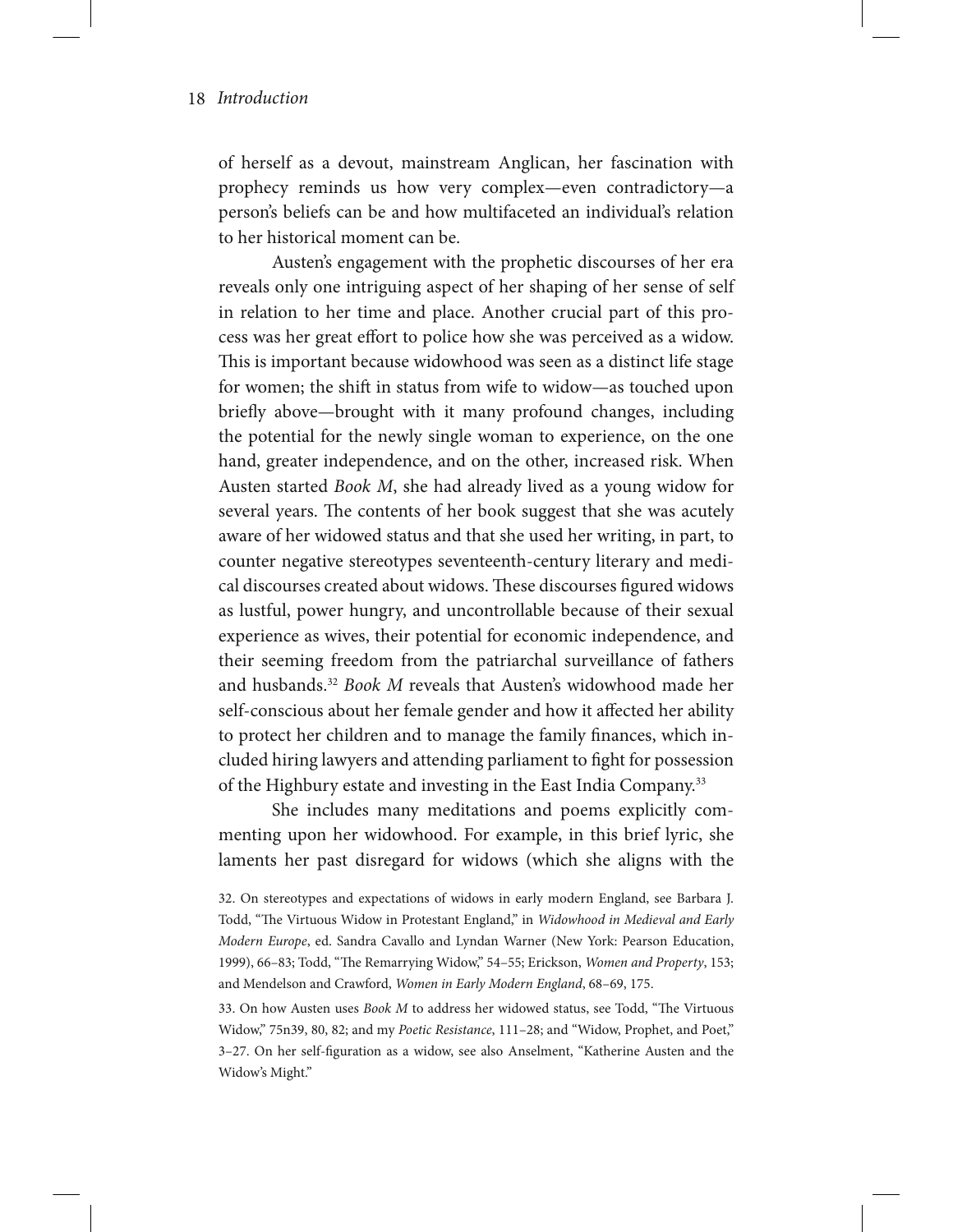patriarchal perspective of thoughtless men in line 1); reveals the new knowledge she has gained as a result of her own widowed condition; asks for forgiveness for her sinful ignorance; and prays for pity, comfort, and relief on behalf of widows:

> Men never think their wives may be Necessitate by misery, Or their children be a prey When themselves are gone away. I not resented widow's tears [5] Before I was distressed with fears. This retribution do I find: To meet with all the world unkind.

My sin forgive, let pity flow, And comfort unto sad hearts show. [10] Most gracious Heaven, relieve sad hearts; Be healing balsam in their smarts. O Heaven, send down thy full relief, Who art the help of all in chief. (113 below)

While she confronts the difficulties of her widowhood directly at times, as she does in this poem, she also resists identifying completely or consistently as a widow.

In fact, much like her contemporary Lucy Hutchinson, Austen figures herself occasionally as still effectively married to her dead husband, and thus, as a wife—not a widow at all.<sup>34</sup> She interprets her dreams of Thomas as giving her direct access to his advice, as if their marriage continued without interruption on a ghostly plane. She also compares herself with Penelope from *The Odyssey* when she resists

34. Todd notes that there was one "model" of early modern widowhood in which "the woman's responsibilities to her dead husband continued to be the central theme: a widow was merely perpetual wife." "The Virtuous Widow," 67. On Lucy Hutchinson's self-portrait as a wife operating under the common law doctrine of coverture, despite her actual status as a widow, see my *Gender, Sexuality, and Material Objects*, 178. As an interesting point of contrast to Austen and Hutchinson, Anne Clifford, according to Snook, used the reverse strategy and deliberately fashioned her appearance to "[look] like a widow before she was one." *Women, Beauty, and Power*, 169.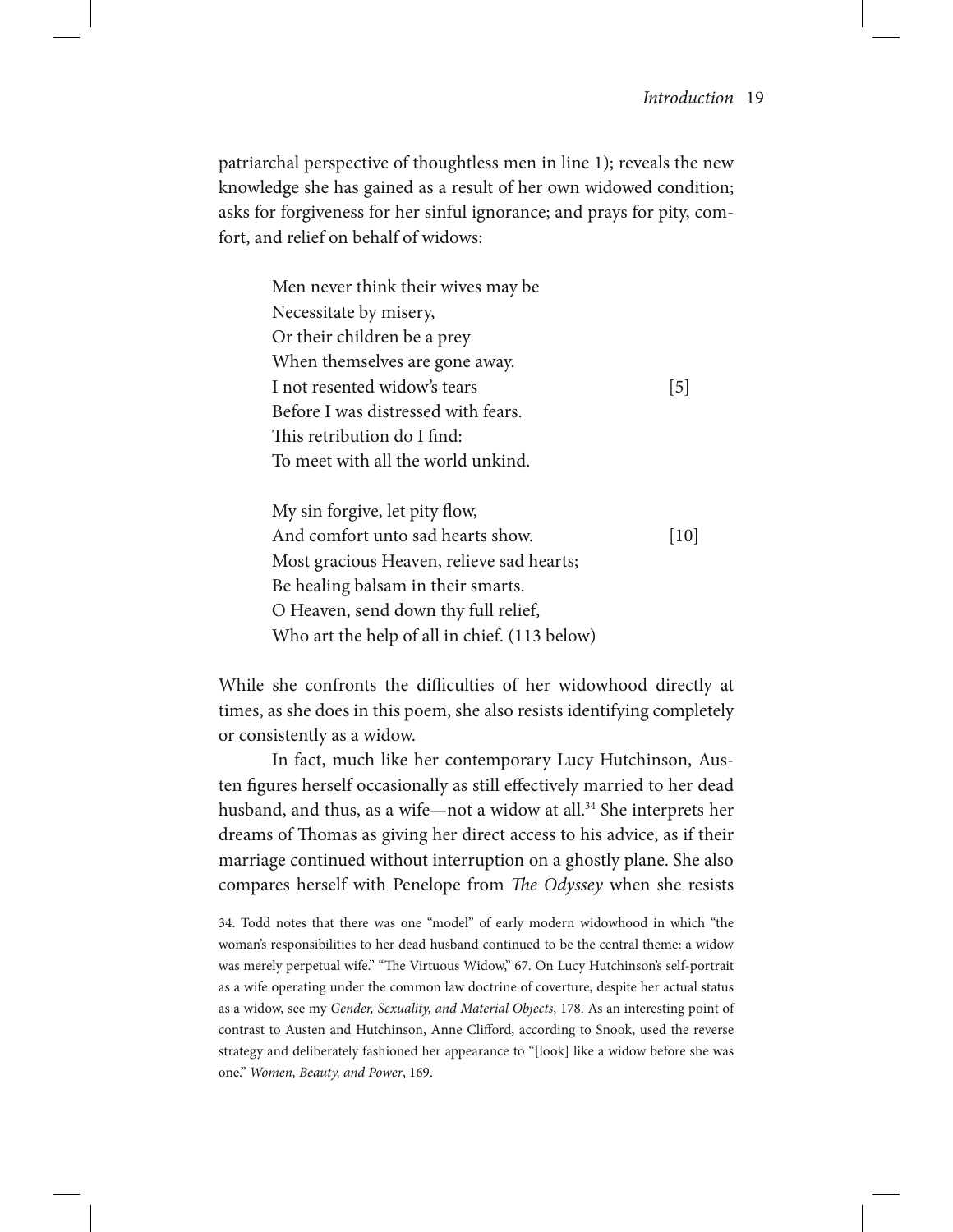her Scottish suitor's efforts to woo her into a second marriage. "For my part," she relates, "I declined all things might give him a vain encouragement and told him I was like Penelope—always employed. 'Aye,' says he, 'her lovers could not abide her for it'" (169 below). In the classical epic, Penelope is the royal wife of the hero, Odysseus; she loyally waits twenty years for him to return home to Ithaca after the Trojan War. She has many persistent suitors, but she tells them she cannot marry again until she finishes weaving a shroud for Laertes, Odysseus's father. At night, as depicted on this book's cover in *Penelope Undoing Her Tapestry*, she unravels what she has woven during the day, thus delaying remarriage. By comparing herself with Penelope and asserting that she is "always employed" or busy, Austen uses an especially condensed, rich literary allusion to insist that she is really not a widow at all, but instead, an extraordinarily faithful, long-suffering—and clever—wife. Furthermore, her self-comparison to Penelope implies her view that suitors threaten a woman's economic resources and that their interests are primarily financial, rather than genuinely loving. She relates the following brief dialogue with her suitor, in which she deflates his professed romantic idealism—in a context where he flatters her by expressing how much he enjoys talking to her about learned matters—with pragmatic cynicism: "He then said to me and protested, if I was a very beggar woman, if I would have him, he would have me, and he would discourse with me all day, for he never talked with me but learned something of me. I told him he was mistaken, and if I was so indeed, he would not" (168 below). Fashioning herself as a seventeenth-century English Penelope suggests not only that Austen is a heroically loyal wife but also that she is a wealthy, powerful woman who has the good sense to protect her material resources.

*Book M* includes fascinating details about Austen's management of her family's money and property, and it thus provides especially valuable information about urban women's economic participation in early modern England. Although many women became impoverished when widowed, Austen was fortunate enough to have considerable wealth, and *Book M* demonstrates how active a wealthy widow could be in managing the family's money, real estate, and investments. Sara Mendelson and Patricia Crawford note that "[w]idows at all social levels appealed to the stereotype of the poor, distressed,